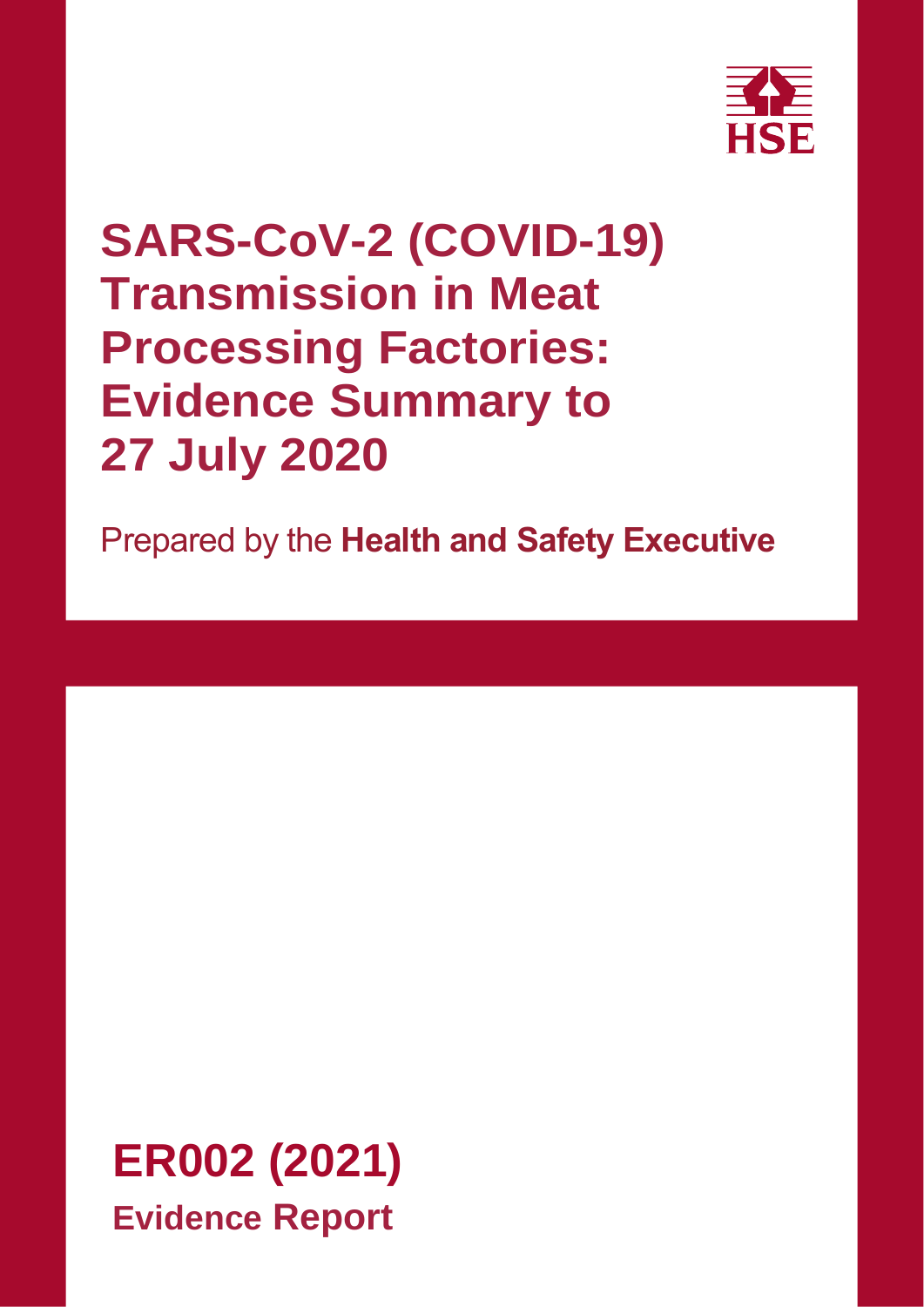© *Crown copyright 2020*

*Prepared 2020 First published 2021*

You may reuse this information (not including logos) free of charge in any format or medium, under the terms of the Open Government Licence. To view the licence: visit the [National Archives Website,](http://www.nationalarchives.gov.uk/doc/open-government-licence/) write to the Information Policy Team, The National Archives, Kew, London TW9 4DU, or email [psi@nationalarchives.gsi.gov.uk.](mailto:psi@nationalarchives.gsi.gov.uk)

Some images and illustrations may not be owned by the Crown so cannot be reproduced without permission of the copyright owner. Enquiries should be sent to [copyright@hse.gov.uk.](mailto:copyright@hse.gsi.gov.uk)

**Scientific evidence about COVID-19 is vital to inform decision making by HSE and across Government. The national and global scientific evidence base about COVID-19 (SARS-CoV-2) continues to develop. Evidence summaries give the best available evidence on specific questions at the time of their preparation in order to inform the COVID-19 response. Subsequent HSE guidance and advice may therefore have been updated.**

**This rapid evidence summary considered three questions about SARS-CoV-2 transmission in meat processing factories including abattoirs. The context is concerns about outbreaks in the UK meat processing industry. Similar outbreaks have been seen in other countries. The summary was completed on 27 July 2020. HSE scientists carried out the summary to inform decision making by HSE policymakers. The questions are: (i) Is there evidence that working in cold conditions increase the infection risk? (ii) Is there evidence that SARS-CoV-2 survives longer on stainless steel than other surfaces? (iii) Is there evidence that pressure washing of surfaces increase the infection risk? HSE chose these questions following discussion with the Food Standards Agency (FSA). The summary gives conclusions about these three questions only. Many other factors influence both the risk of SARS-CoV-2 transmission within food processing factories and outbreaks of infection.**

This report and the work it describes were funded by the Health and Safety Executive (HSE). Its contents, including any opinions and/or conclusions expressed, are those of the authors alone and do not necessarily reflect HSE policy.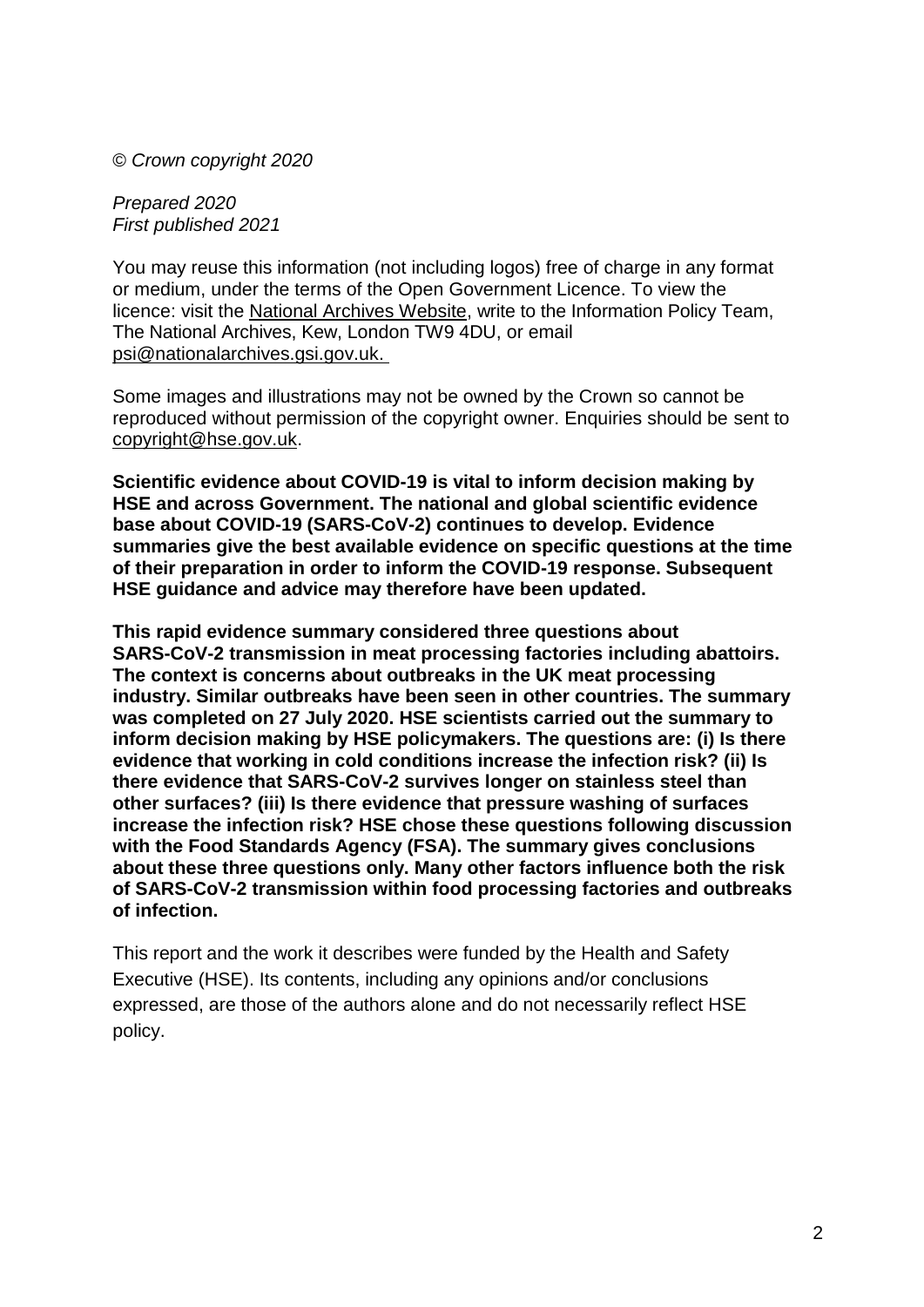# **SARS-CoV-2 (COVID-19) Transmission in Meat Processing Factories: Evidence Summary to 27 July 2020**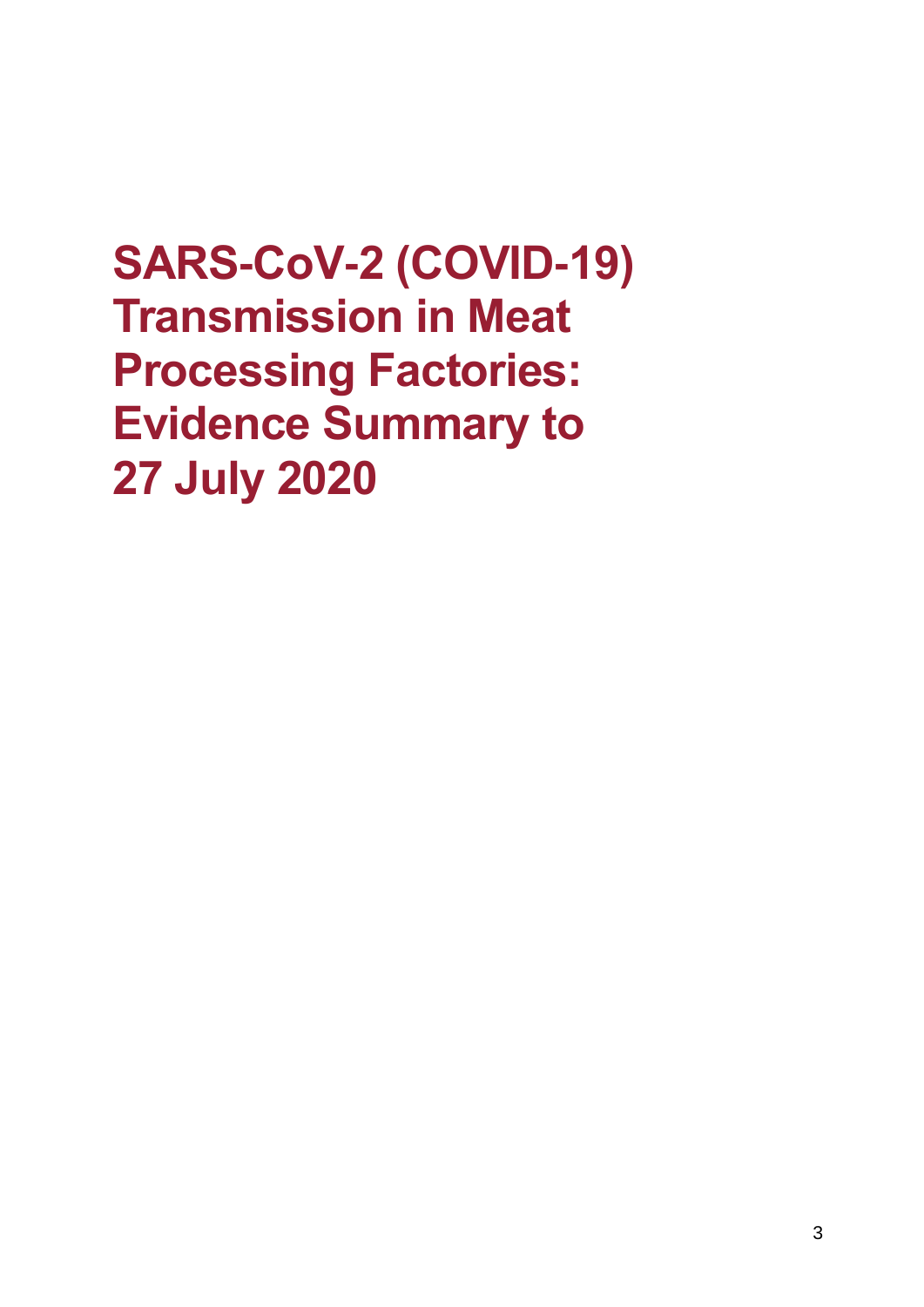# <span id="page-3-0"></span>**Key messages**

#### **Evidence Summary**

This evidence summary was prepared to inform decision making by HSE policymakers in relation to outbreaks of COVID-19 infections in employees in meat processing factories. The evidence summary considers three factors that may contribute to the transmission of the virus and risk of infection. These factors are temperature and humidity, the type of surface used in meat processing, and use of pressurised washers to maintain food hygiene standards. The evidence summary was completed on 27 July 2020.

The summary concluded:

- Experimental and epidemiological studies reported evidence that COVID-19 remains infective from hours to days at temperatures below  $20^{\circ}$ C. Above this temperature infectivity declines, and above  $65^{\circ}$ C the virus infectivity is inactivated.
- COVID-19 infectivity was prolonged on inert smooth surfaces such as stainless steel, glass, and plastic. It declined rapidly on surfaces such as copper or absorbent paper and at temperatures above  $20^{\circ}$ C and 40-65% relative humidity.
- Employees using high-pressure hoses to clean in meat processing factories may be at risk of inhaling small water droplets containing COVID-19. Food Standards Agency guidance recommends that high-pressure washers should not be used during food processing. Their recommendation is that high flow low-pressure hoses should be used for cleaning work.

#### **HSE guidance**

COVID-19 workplace control measures: https://www.hse.gov.uk/coronavirus/index.htm

Safe working in the manufacturing sector during the pandemic: https://www.hse.gov.uk/coronavirus/working-safely/manufacturing/index.htm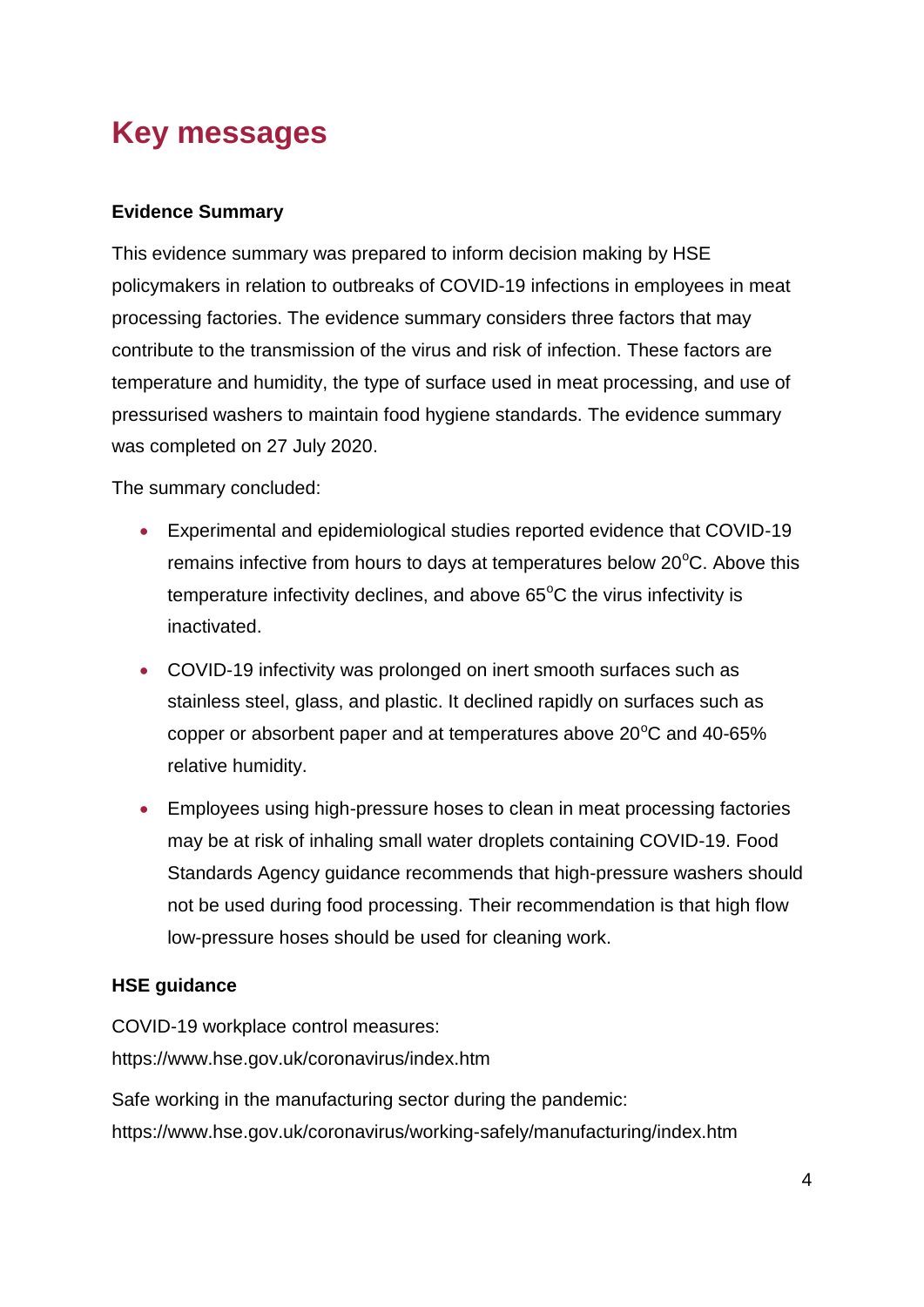# <span id="page-4-0"></span>**Executive summary**

#### **Background**

Scientific evidence about COVID-19 is vital to inform decision making by HSE and across Government. The national and global scientific evidence base about COVID-19 (SARS-CoV-2) continues to develop. Evidence summaries give the best available evidence on specific questions at the time of their preparation in order to inform the COVID-19 response. Subsequent HSE guidance and advice may therefore have been updated.

#### **Aim**

This evidence summary considered three questions about factors affecting COVID-19 outbreaks in UK meat processing factories. The questions were agreed with the Food Standards Agency (FSA). The questions are: (i) Is there evidence that working in cold conditions increase the infection risk? (ii) Is there evidence that COVID-19 survives longer on stainless steel than other surfaces? (iii) Is there evidence that pressure washing of surfaces increase the infection risk?

#### **Method**

A literature search was undertaken with relevant search terms using public and academic search engines. These searches included government guidance documents. The research studies were ranked for relevance and quality of the study design and methodology. This took a structured approach to sifting and summarising evidence for each research question.

#### **Conclusions**

The evidence summary was completed on 27 July 2020. The conclusions are:

 Experimental and epidemiological studies reported evidence that COVID-19 remains infective from hours to days at temperatures below  $20^{\circ}$ C. Above this temperature infectivity declines, and above  $65^{\circ}$ C the virus infectivity is inactivated.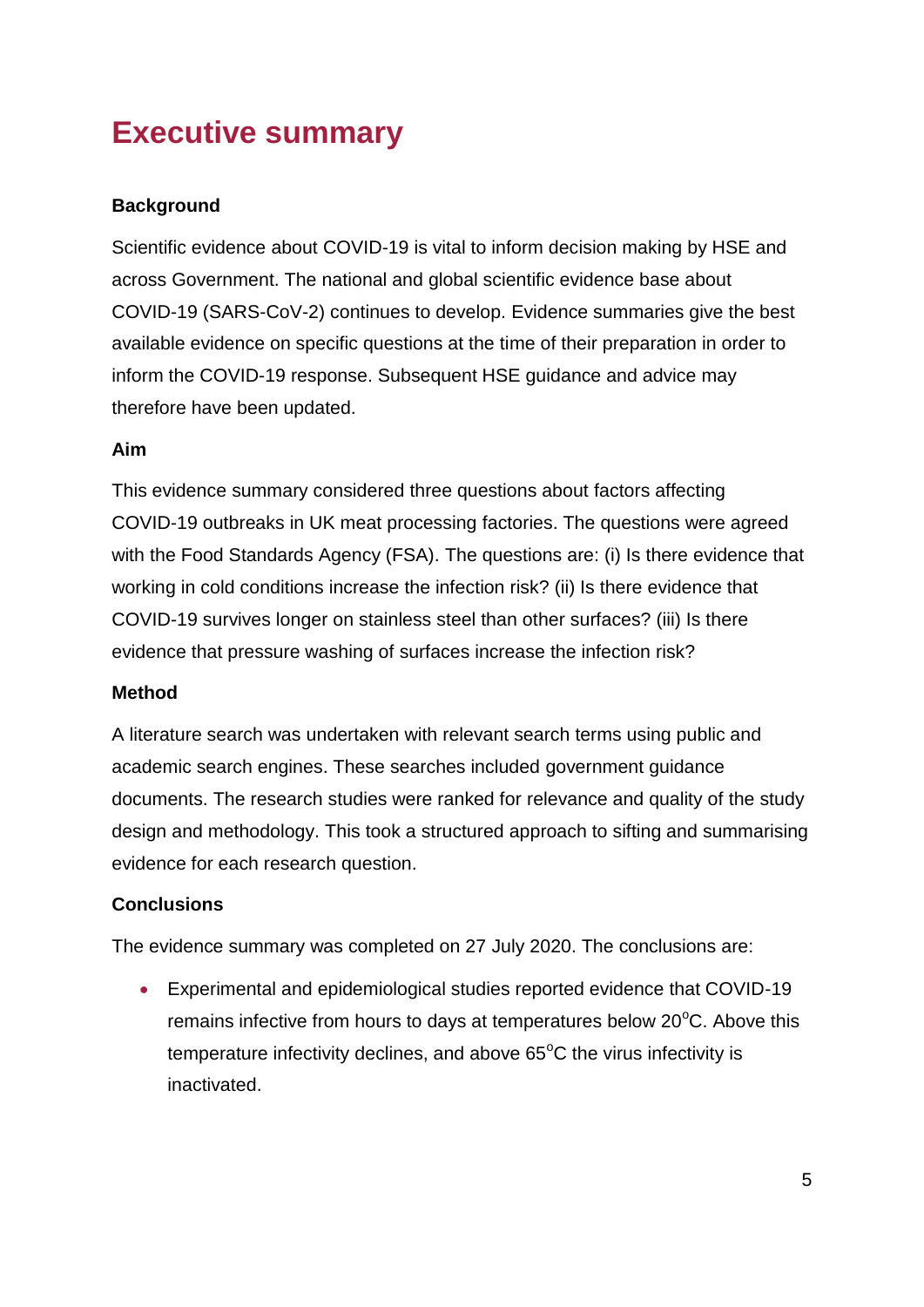- COVID-19 infectivity is prolonged on inert smooth surfaces such as stainless steel, glass, and plastic. It declines rapidly on surfaces such as copper or absorbent paper and at temperatures above  $20^{\circ}$ C and 40-65% relative humidity.
- Employees using high-pressure hoses to clean in these factories may be at risk of inhaling small water droplets containing COVID-19. FSA guidance recommends that high-pressure washers should not be used during food processing. At other times high-flow but low-pressure hoses should be used.

The evidence summary reaches conclusions about these three questions only. Many other factors influence both the risk of COVID-19 transmission within food processing factories and outbreaks of infection.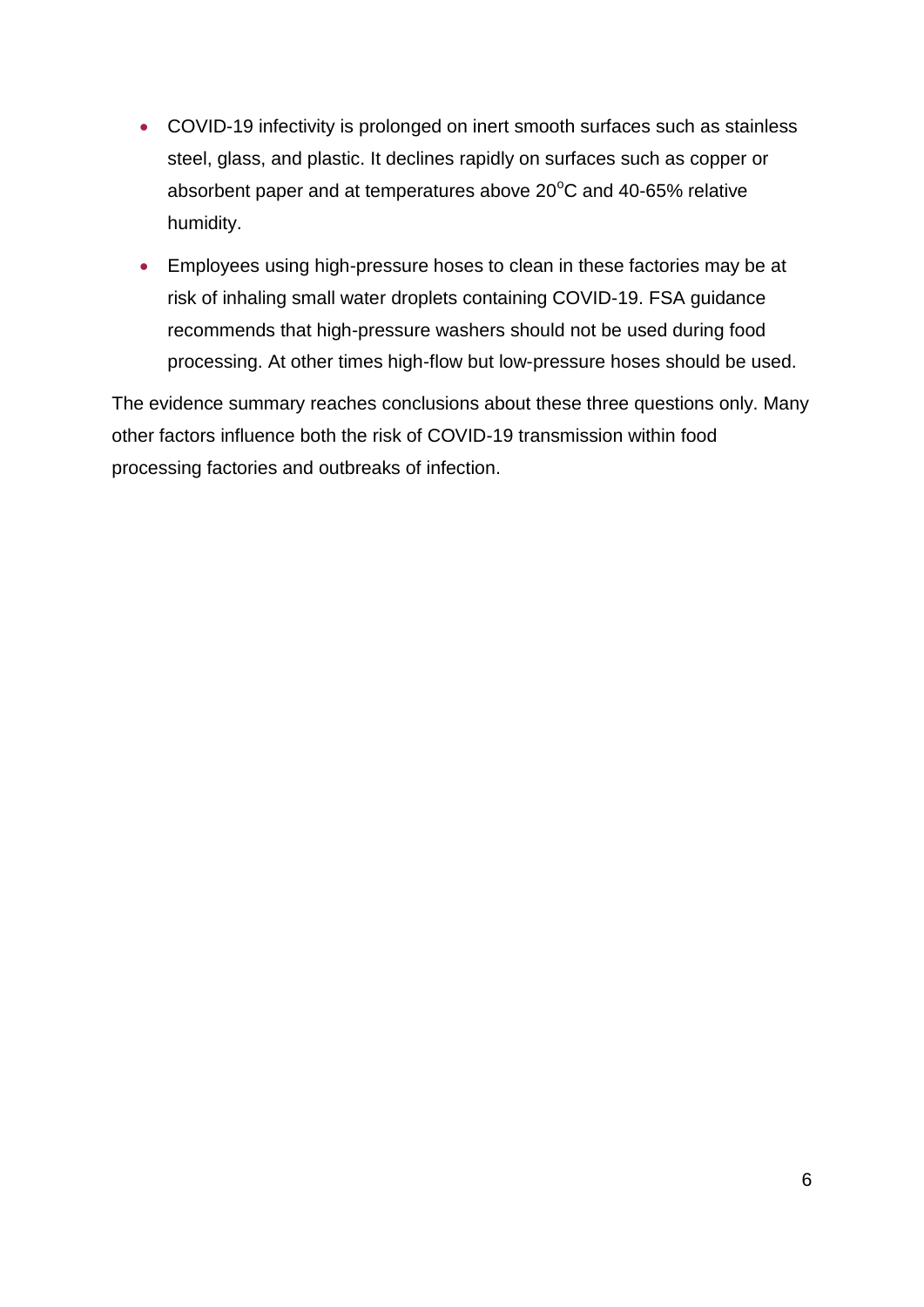# <span id="page-6-0"></span>**Contents**

| 1.1 |  |  |  |  |  |
|-----|--|--|--|--|--|
| 1.2 |  |  |  |  |  |
| 1.3 |  |  |  |  |  |
|     |  |  |  |  |  |
| 2.1 |  |  |  |  |  |
| 2.2 |  |  |  |  |  |
| 2.3 |  |  |  |  |  |
| 2.4 |  |  |  |  |  |
| 2.5 |  |  |  |  |  |
| 2.6 |  |  |  |  |  |
|     |  |  |  |  |  |
| 3.1 |  |  |  |  |  |
| 3.2 |  |  |  |  |  |
| 3.3 |  |  |  |  |  |
| 3.4 |  |  |  |  |  |
| 3.5 |  |  |  |  |  |
|     |  |  |  |  |  |
| 4.1 |  |  |  |  |  |
| 4.2 |  |  |  |  |  |
| 4.3 |  |  |  |  |  |
| 4.4 |  |  |  |  |  |
| 4.5 |  |  |  |  |  |
|     |  |  |  |  |  |
| 5.1 |  |  |  |  |  |
| 5.2 |  |  |  |  |  |
|     |  |  |  |  |  |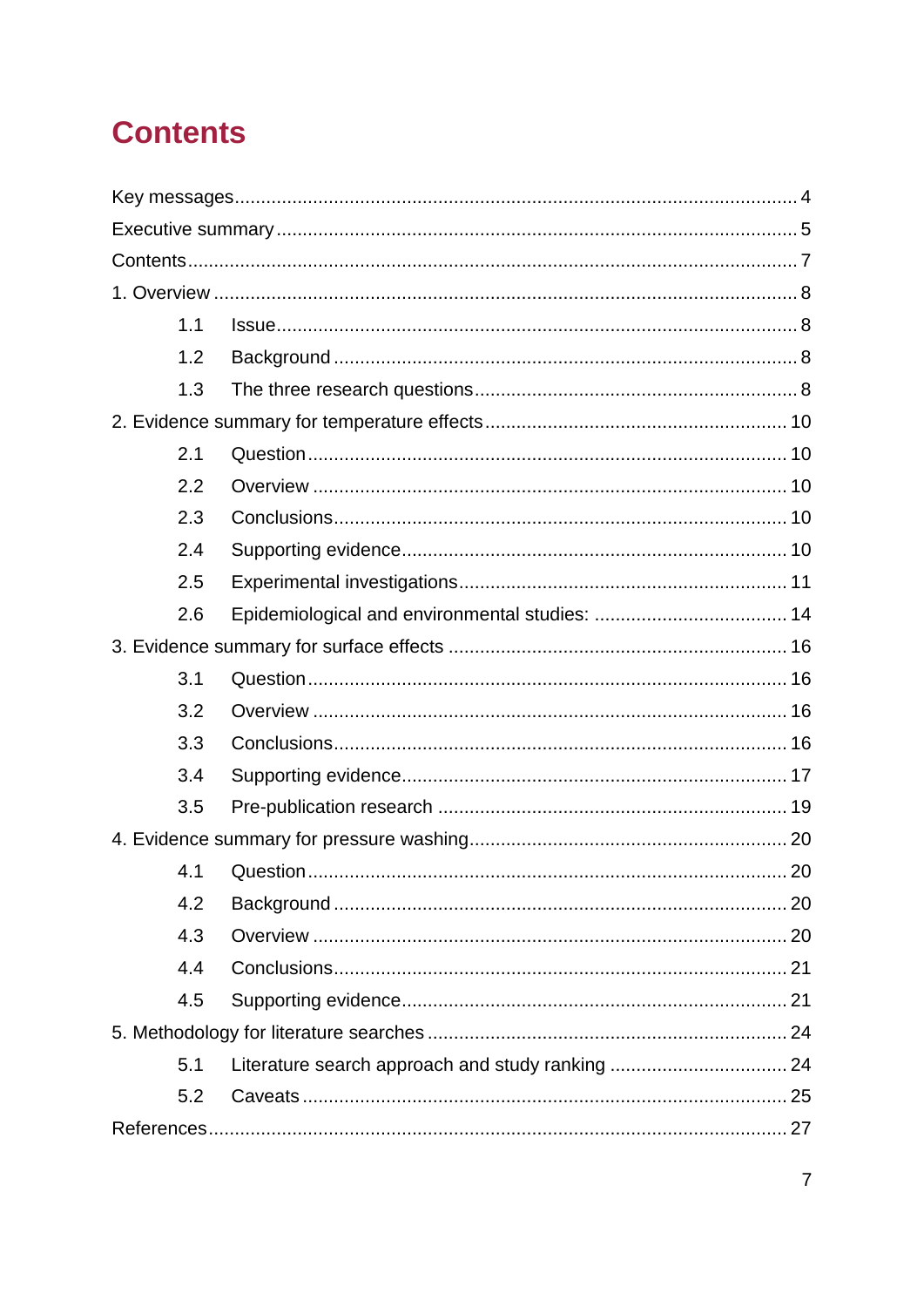# <span id="page-7-0"></span>**1. Overview**

### <span id="page-7-1"></span>**1.1 Issue**

HSE has concerns about outbreaks of COVID-19 (classified as SARS-CoV-2) infection in workers in meat processing factories. HSE Policy makers asked HSE scientists to undertake an evidence summary about the transmission of SARS-CoV-2 in these factories. Three questions were discussed and agreed with the Food Standards Agency (FSA), which considered environmental circumstances that may enhance SARS-CoV-2 transmission. This summary includes an overview, key conclusions and a methodology section.

# <span id="page-7-2"></span>**1.2 Background**

Evidence about the transmission and infectivity of SARS-CoV-2 is being published on a daily basis. This summary mostly considered findings from peer-reviewed published studies but it was necessary to include emerging findings from a few prepublication studies. There were few studies of SARS-CoV-2 transmission in workplaces other than healthcare settings. However, additional evidence from epidemiological studies about the effect of temperature and humidity on SARS-CoV-2 transmission was available.

### <span id="page-7-3"></span>**1.3 The three research questions**

To address uncertainties about the transmission of SARS-CoV-2 in food processing factories, three research questions were chosen after discussion with the FSA

- Is there evidence that working in cold conditions increases the SARS-CoV-2 infection risk?
- Is there evidence that SARS-CoV-2 survives longer on stainless steel than other surfaces?
- Is there evidence that pressure washing of surfaces can increase the infection risk from SARS-CoV-2?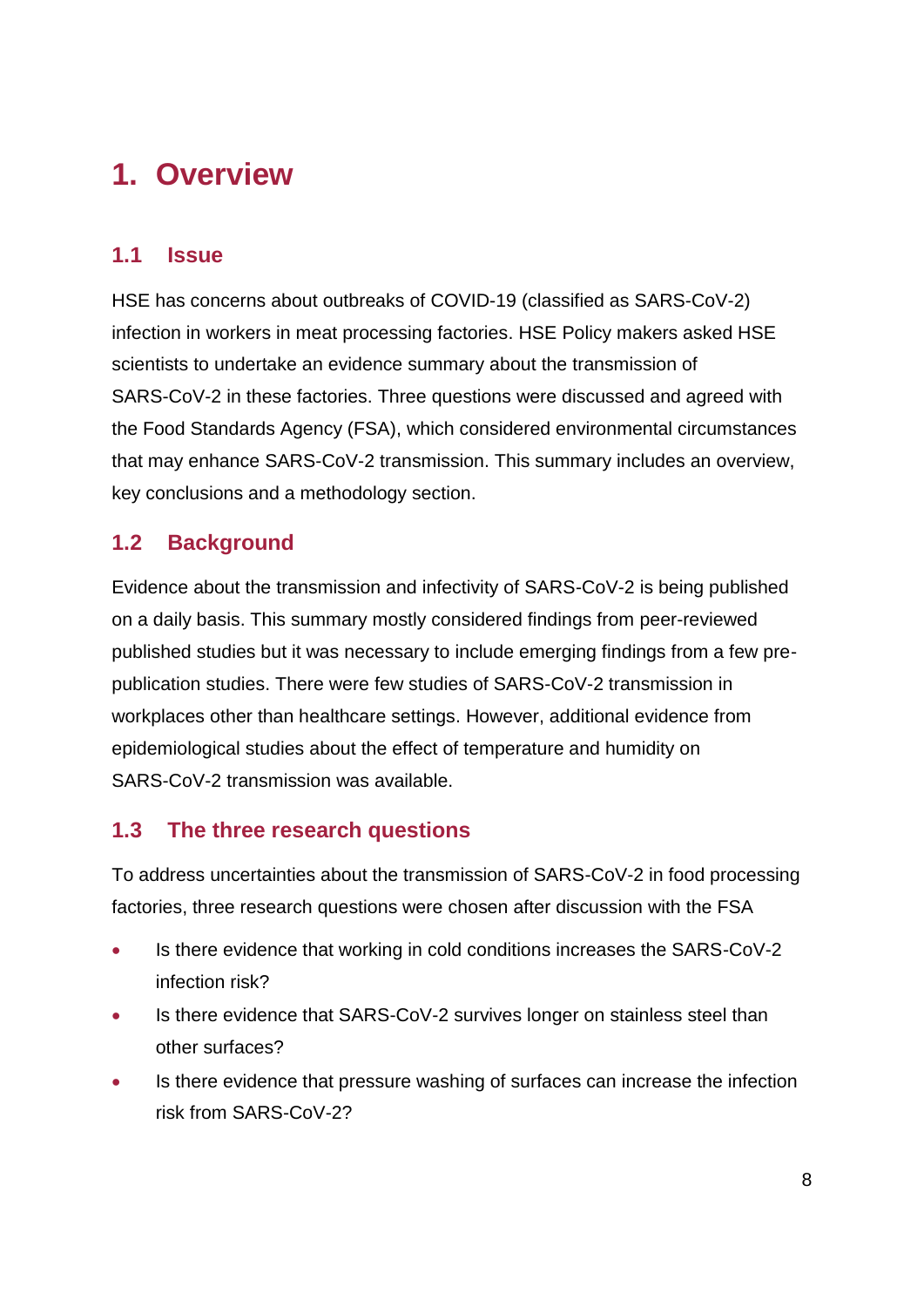- These are not the only factors influencing the risk for transmission of this virus within food processing factories. Other occupational factors include:
- work activities involving aerosol-generating activities
- **•** employees working in close proximity
- environments with reduced air ventilation
- recirculating air-cooling systems
- **•** generation of bioaerosols
- **surfaces coated in organic matter.**

Social factors are also likely to contribute to outbreaks of SARS-CoV-2 infection in food factories, such as employees living in high occupancy accommodation and sharing transport to work.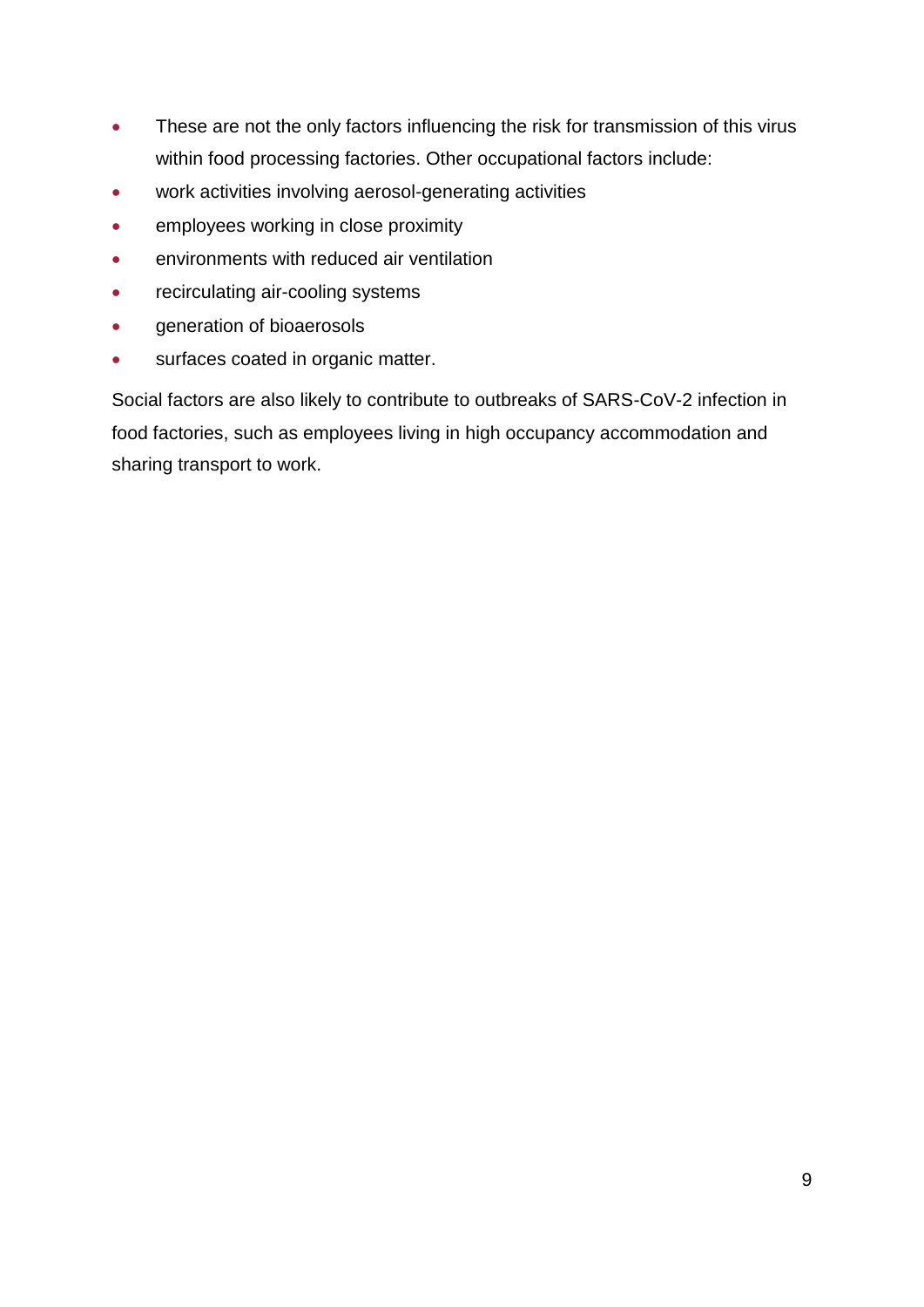# <span id="page-9-0"></span>**2. Evidence summary for temperature effects**

# <span id="page-9-1"></span>**2.1 Question**

Is there evidence that working in cold conditions increases the SARS-CoV-2 infection risk?

### <span id="page-9-2"></span>**2.2 Overview**

A small number of published studies have examined environmental variables that may alter the survival of infective SARS-CoV-2. These studies were often different in design and methodology and many investigated Betacoronavirus associated with other pandemics such as severe acute respiratory syndrome (SARS) and Middle East Respiratory Syndrome (MERS). Some experimental studies were based on surrogate viruses as models for SARS-CoV-2. Only a few studies had directly investigated the transmission and infectivity of SARS-CoV-2.

# <span id="page-9-3"></span>**2.3 Conclusions**

There are no studies in occupational settings, other than healthcare, where environmental factors that affect transmission and infection of SARS-CoV-2 have been investigated. Published experimental studies provided consistent evidence that below  $20^{\circ}$ C, SARS-CoV-2 virus survives and remains infective for longer periods. Above 20 $\mathrm{^{\circ}C}$  the survival of the virus declines linearly until above 65 $\mathrm{^{\circ}C}$  when it is almost completely inactivated within minutes.

Epidemiological studies have provided evidence that SARS-CoV-2 infections and deaths are reduced at high ambient temperatures and humidity after accounting for variables of population density and movement. However, the relationship between environmental temperature and humidity and viral survival is complex and influenced by many variables.

# <span id="page-9-4"></span>**2.4 Supporting evidence**

The contamination of surfaces by SARS-CoV-2 from exhaled droplets (termed fomites) is one possible route for transmission involving contact with surfaces and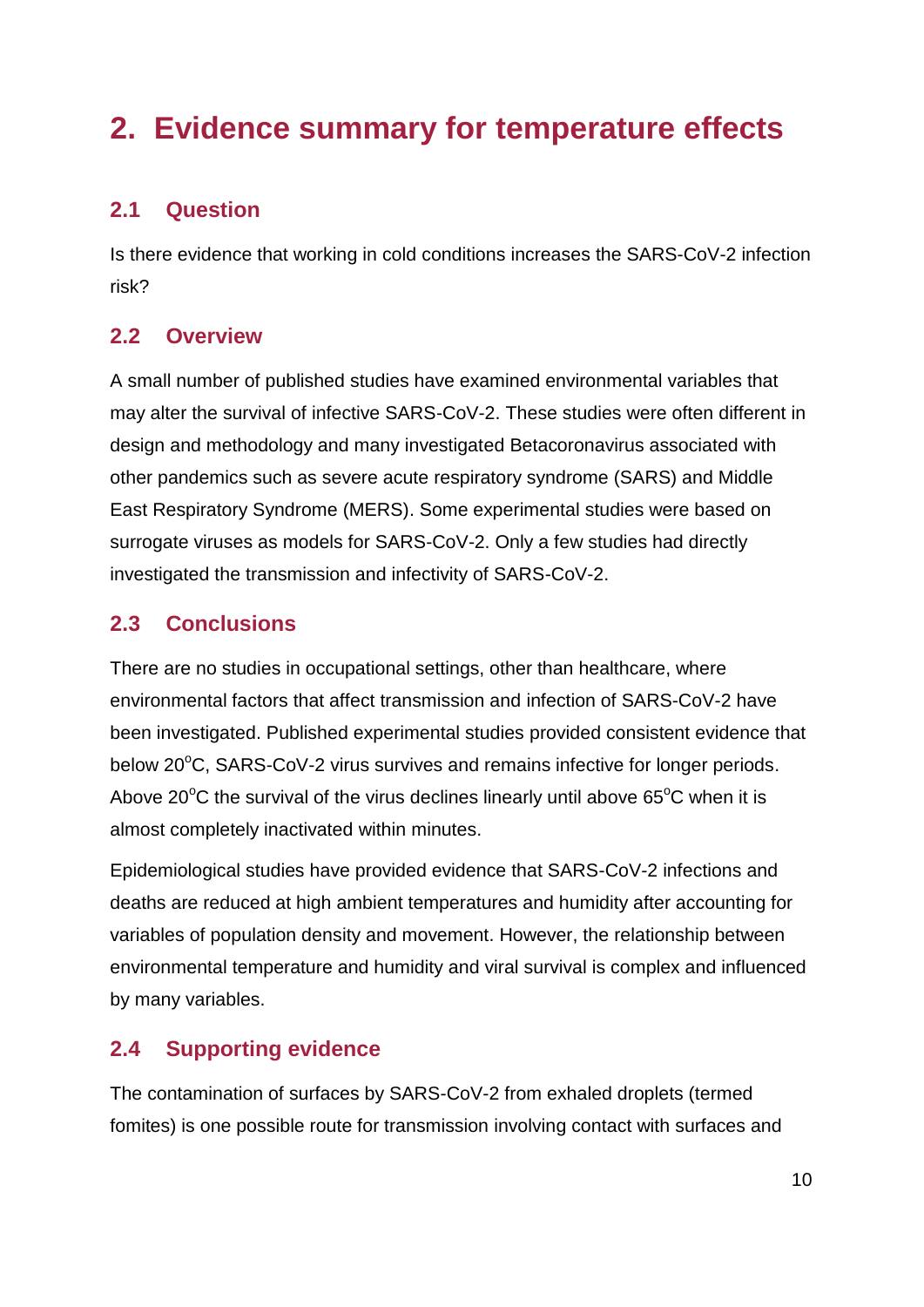transferring the virus to the mouth, nose or eyes. Other routes of transmission include the inhalation of aerosols containing droplets of different size. The largest droplets deposit in the nasal passages and upper airways, and the finest droplets of respirable size (with a modal diameter around  $4.0 \mu m$  diameter) travel into the deeper parts of the lung. Both large and fine droplets are expelled much further when infected individuals cough, sneeze, sing, or talk loudly. Even light breathing and quiet talking may generate a fine aerosol containing the virus.

Infectivity is critical for the spread of the virus and many factors influence this including whether the viral membrane is damaged and can no longer fuse to cells in the airways, nose or eyes. Viral infectivity can be reduced or sustained by variables such as temperature, humidity, the presence of biological materials, and interactions with different surfaces. For example, on hard non-absorbent and non-reactive surfaces like steel, plastic, etc., SARS-CoV-2 viability is sustained longer than on other surfaces. Tests to determine how these factors affect viral infectivity are typically based on recovering the virus from the surface of the test material and incubating the sample with, for example, cultured lung epithelial cells. After a suitable period of days the epithelial cells are examined to identify opaque plaques where virus replication has taken place. The number of the plaques is then quantified as a measure of infective virions that survived the test treatment(s).

#### <span id="page-10-0"></span>**2.5 Experimental investigations**

#### **Review by Kampf, et al. (2020a)**

Kampf, et al. (2020a) discussed the results from 10 separate studies into the effects of thermal disinfection in solution on the infectivity of SARS, MERS, Transmissible Gastroenteritis Virus (TGEV), Mouse Hepatitis Virus (MHV) and Porcine Epidemic Diarrhoea Virus (PEDV). Complete loss of infectivity for these viruses generally occurred after 30 minutes at  $60^{\circ}$ C, after 15 minutes at  $65^{\circ}$ C, and after one minute at 80°C. The higher temperature treatments reduced SARS infectivity by at least 4 Log<sub>10</sub>; at  $4^{\circ}$ C, or 20 $^{\circ}$ C, there was either no, or negligible, loss of viral infectivity.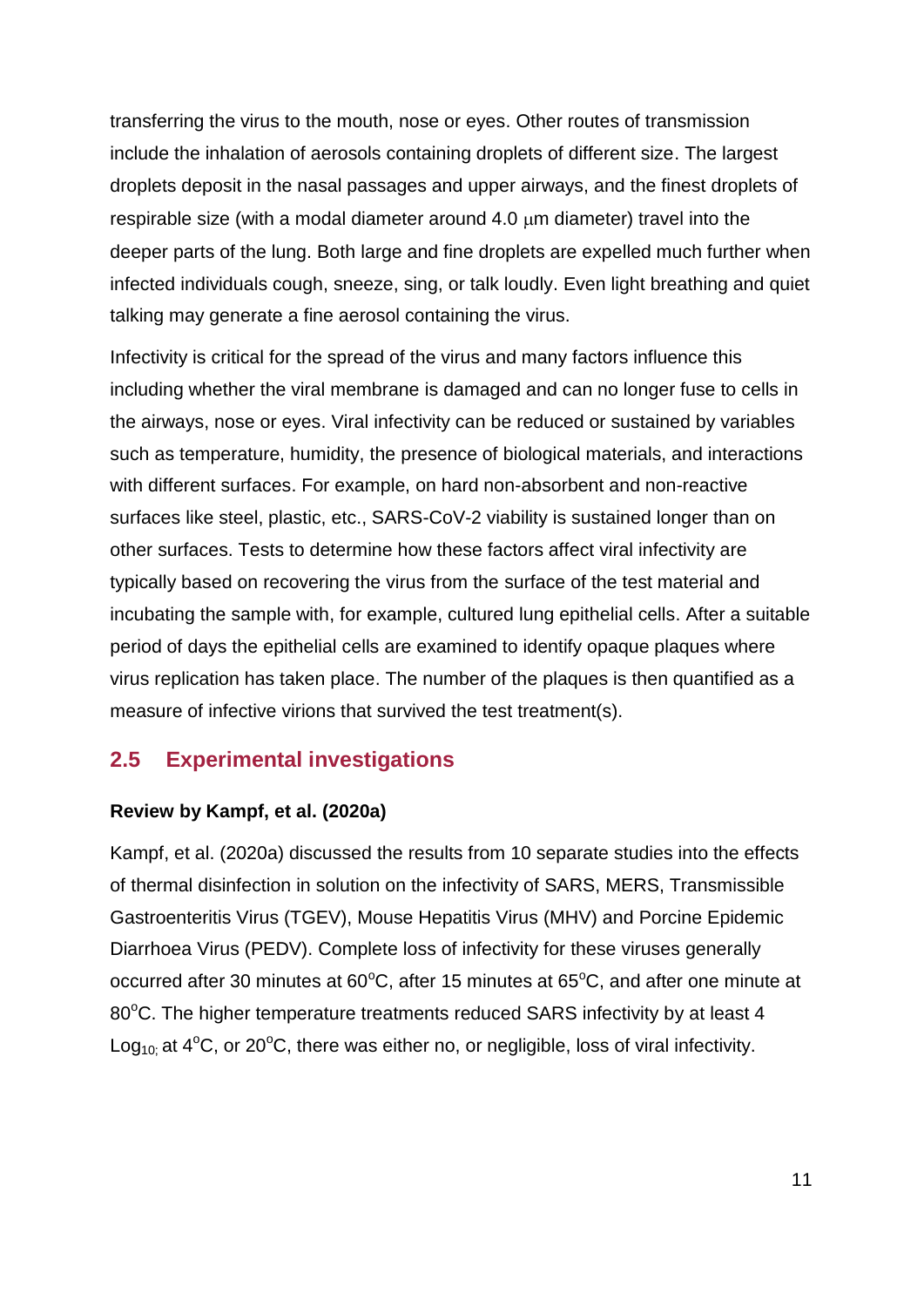#### **Review by Kampf, et al. (2020b)**

Kampf et al. (2020b) also reviewed published studies of different Coronavirus including a surrogate (HCoV-229E) for SARS-CoV-2. These studies examined the effects of temperature and humidity on infectivity of these viruses plated onto different surfaces (steel, aluminium, glass, wood, plastic, paper and protective glove materials). They concluded that at  $4^{\circ}$ C viral infectivity persisted up to and beyond 28 days. In contrast between  $20^{\circ}$ C,  $30^{\circ}$ C and  $40^{\circ}$ C the infectivity was retained only for a few hours to days depending on the type of substrate, level of humidity, or numbers of virus particles in the fomite. On most of these inert materials at  $\sim$ 20 $\degree$ C SARS-CoV viruses survived from 2-9 days with a starting inoculum as low as 10<sup>3</sup> infectious virions per millilitre. At temperatures  $>30^{\circ}$ C viral infectivity was typically retained for shorter periods up to 4 days.

#### **Experimental investigation by Kratzel (2020)**

Kratzel et al. (2020) added 1.58  $\times$ 10<sup>7</sup> infectious dose per millilitre of SAR-CoV-2 (a clinical isolate) to metal discs in a solution containing 0.3% bovine serum albumin to simulate surface biological contamination. They investigated incubation at  $4^{\circ}$ C,  $20^{\circ}$ C or  $30^{\circ}$ C up to 214 hours. Within the first hour at all three temperatures as the liquid samples dried viral infectivity reduced ~100-fold (from ~10<sup>7</sup> to 10<sup>5</sup>). After this point, the number of infective virions declined progressively until the lower detection limit of the assay was reached between 96 and 168 hours later. Overall the temperature did not reproducibly affect the time that some viral particles remained infective. Certain caveats apply to this study. A large number of infective virions were added to the metal discs in this test in which the maximal test temperature was  $30^{\circ}$ C. The solution in which the virus was dispersed also contained an additional carrier protein, which is likely to have enhanced viral survival.

#### **Experimental investigation by Biryukov (2020)**

Biryukov, *e*t al. (2020) evaluated the effect of temperature and humidity on the stability of SARS-CoV-2 diluted 1:10 in simulated saliva and deposited onto stainless steel, acrylonitrile butadiene styrene (ABS) plastic, or nitrile rubber glove coupons. Material coupons were placed in an environmentally controlled testing chamber which maintained RH and temperature at set points They compared temperatures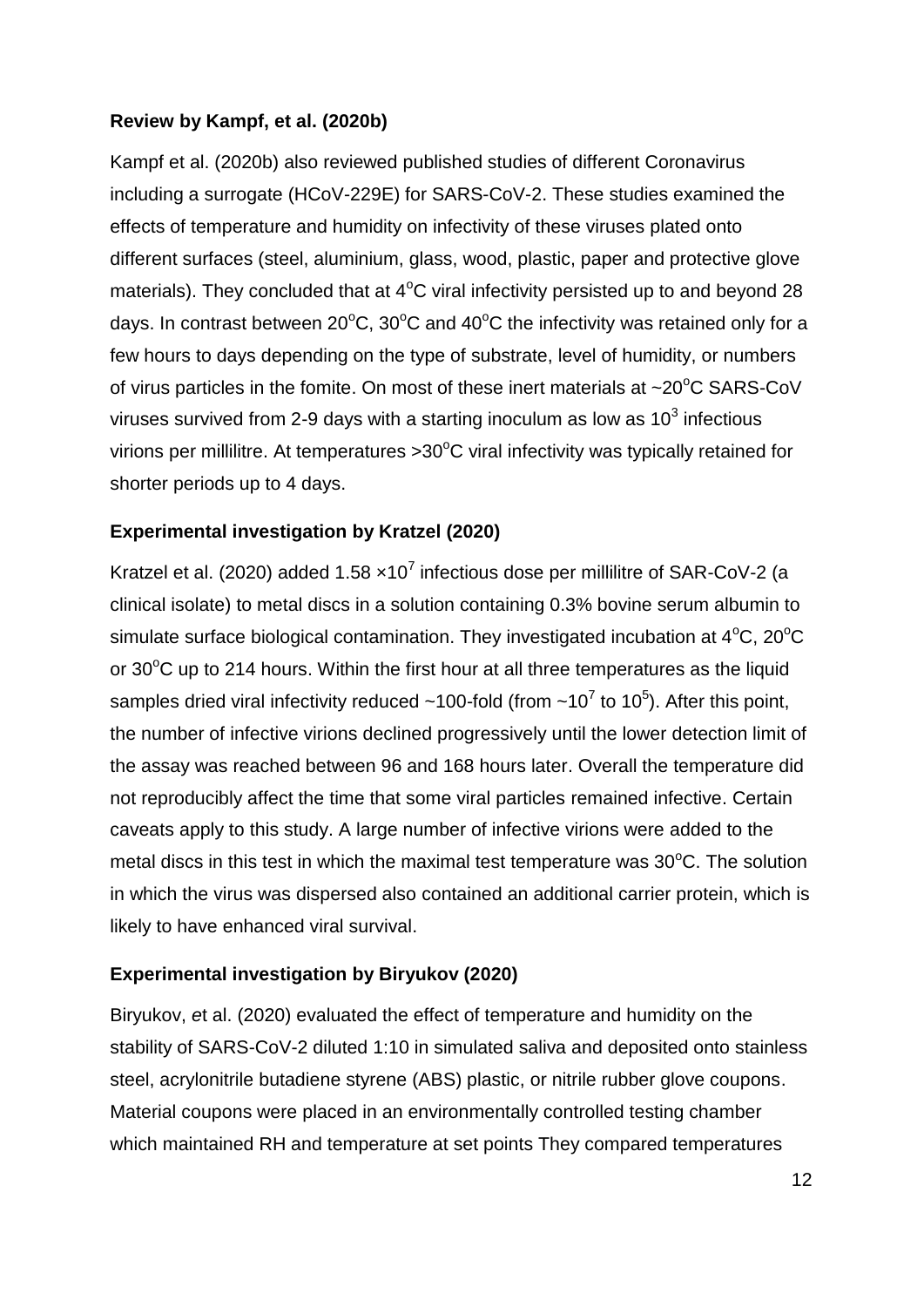from 24 to 35°C and relative humidity (RH) from 20-60%. For changes in RH at  $24^{\circ}$ C the mean half-life of the virus fell from  $\sim$  15 hours at 20% RH to  $\sim$  9.0 hours at 60% RH. At the higher temperature of  $35^0$ C, the mean half-life of the virus fell from  $\sim$ 7.0 hours at 20% RH to ~2.0 hours at 60% RH. The different test materials did not significantly differ in their effect on virus infectivity but temperature and humidity were significant variables. The test materials did not include surfaces shown to inactivate rapidly this virus, such as Copper.

#### **Experimental investigation by Darnell, et al. (2004)**

Darnell, et al. (2004) investigated the inactivation of SAR-CoV-1 at higher temperatures (56 $^{\circ}$ C, 65 $^{\circ}$ C and 75 $^{\circ}$ C) in solution. These tests were based on a very high loading of virus particles and examined temperature and time on viral infectivity. At  $56^{\circ}$ C most of the virus was inactivated after 20 min but some remained infective after 60 minutes. At  $65^{\circ}$ C most of the virus was inactivated after 4 minutes with residual infectivity detectable after 20 minutes. At  $75^{\circ}$ C the virus was completely inactivated within 15 minutes.

#### **Review by Dietz, et al. (2020)**

Dietz, et al. (2020) reviewed evidence that temperature and humidity play a role in the survival of infective SARS and ARS-CoV-2 viruses within build environments. At typical indoor temperatures a relative humidity above 40% was detrimental to the infectivity of SARS-CoV viruses (Kim et al. 2007; Noti et al. 2020). It was concluded that a high relative humidity in buildings (between 40 and 60%) limited the spread and survival of SARS-CoV-2 partly through sustaining larger aerosol droplets that deposit quickly (Kim et al. 2007; Marr et al. 2019; Xie *et al*. 2007).

#### **Experimental investigation by van Doremalen, et al. (2020)**

van Doremalen, et al. (2020) undertook an experimental study to investigate the survival up to 7 days of SARS-CoV-1 and SARS-CoV-2 on different surfaces at 21- 23°C and 40% RH, and in an aerosol at 21-23°C and 40% RH. They concluded that the virus remained viable at room temperature up to 3 hours but the overall titre reduced by ~25% for SARS-CoV-2 and ~20% for SARS-CoV-1.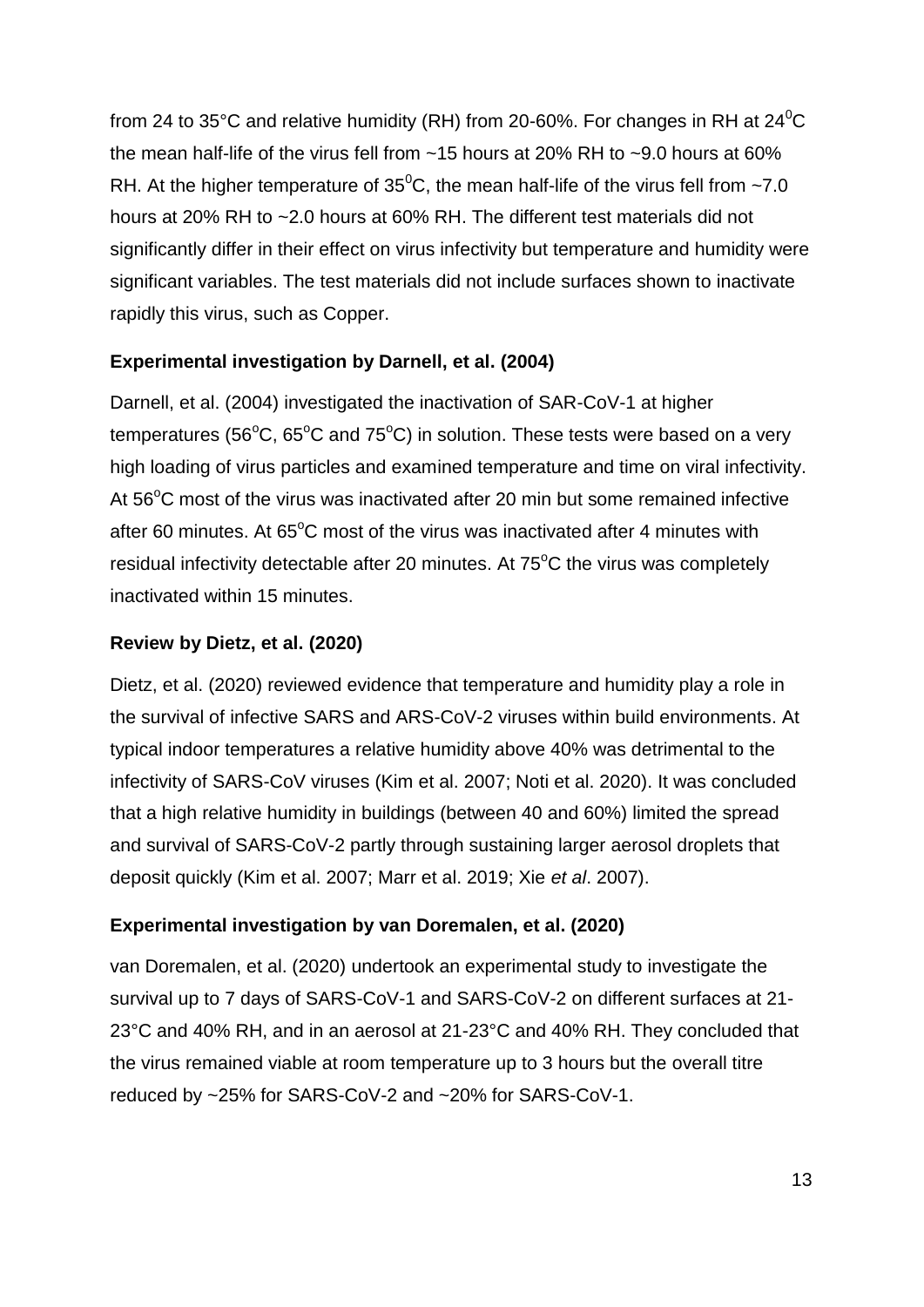# <span id="page-13-0"></span>**2.6 Epidemiological and environmental studies:**

#### **Study by Pequeno, et al. (2020)**

Pequen*o,* et al. *(202*0) studied 27 cities in Brazil during the first month of the pandemic and the interaction between meteorological conditions (temperature, solar radiation, air humidity and precipitation) and cumulative confirmed SARS-CoV-2 cases. This analysis included variables such as SAR-CoV-2 test data, arrivals at airports, population density and the proportion of elderly people and social factors such income. The variables that mostly accounted for the trends in infection were numbers arriving at local airports and the city's population density. After accounting for these variables ambient temperature accounted for the greater number of cases in colder cities and on cold days. Their evidence indicated that a  $1^{\circ}$ C increase in ambient temperature was associated with an 8% decrease in confirmed cases.

#### **Study by Eslami and Jalli (2020)**

Eslami and Jalili (2020) reviewed the published evidence about environmental variables on SARS-CoV-2 infectivity. They noted epidemiological studies reported a general association between a decreased prevalence of infection and increased ambient temperature. This was consistent with WHO (WHO 2020) advice that heat, high or low pH, and sunlight reduce the infectivity of Coronaviruses.

#### **Study by Xu, et al, (2020)**

Xu, et al. (2020) investigated environmental factors associated with the incidence of SARS-CoV-2 in different regions of China during the pandemic which included air quality and other meteorological variables. Modelling the data demonstrated that increased viral infections were associated with poor air quality, temperatures from 10°C to 20°C, and relative humidity from 10% to 20%. These results are consistent with the experimental findings that viral infectivity declines less quickly at lower temperature and reduced humidity.

#### **Additional experimental studies**

The effects of temperature and humidity on viral infectivity are thought to be due to removal of structural water molecules from the viral capsid (Yang et al. 2012). This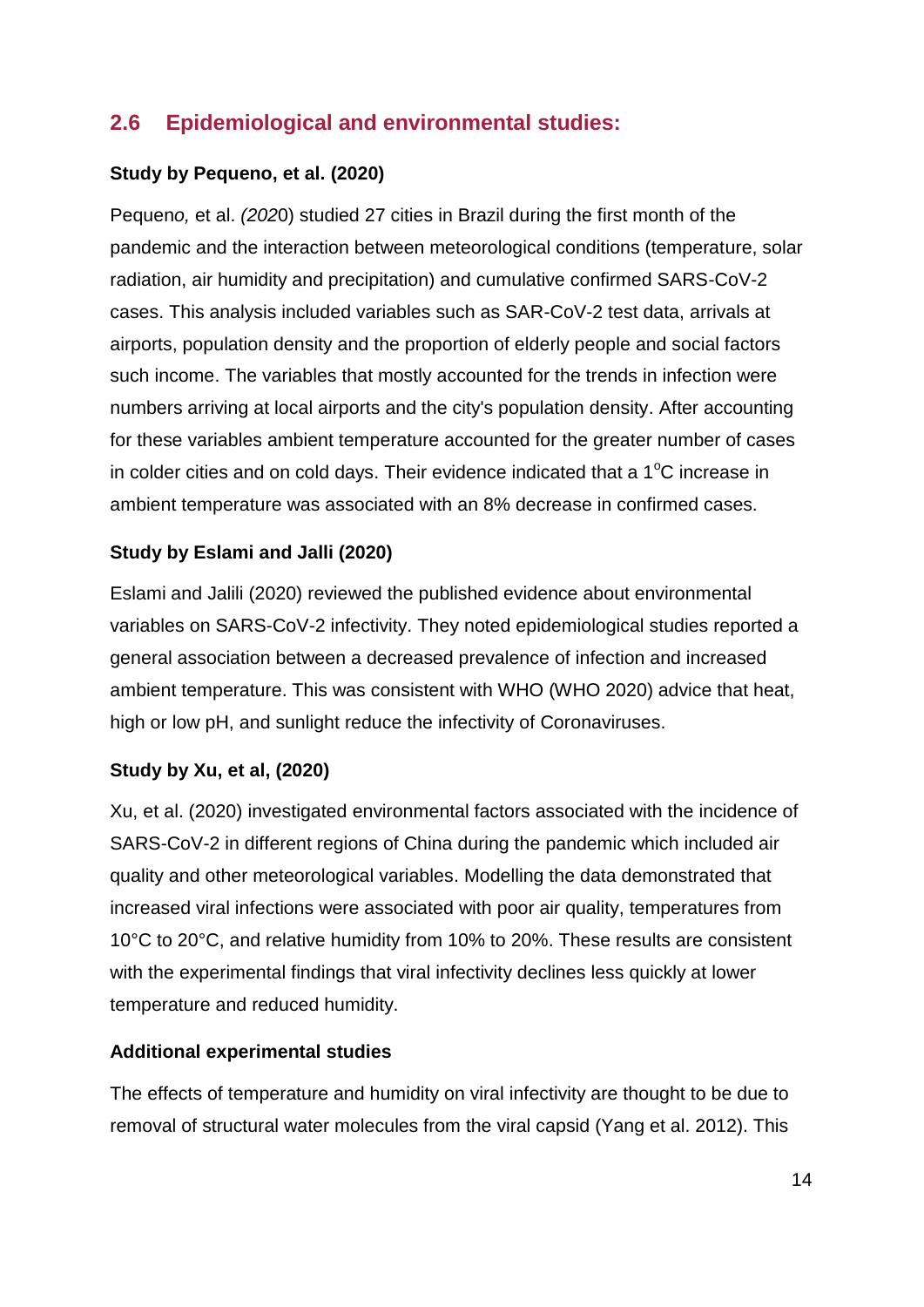causes surface tension, shear stress, and rearrangements of the viral membrane. Enveloped viruses such as SARS-CoV-2 with a lipid membrane survive better at lower relative humidity (Xu et al. *2020*). It has been found that infection from MERS virus is more likely to occur under dry conditions (Gardner, et al. 2019). Exceptions to this relationship have been reported (Lakadamyali, et al. 2003; Laliberte, et al. 2011).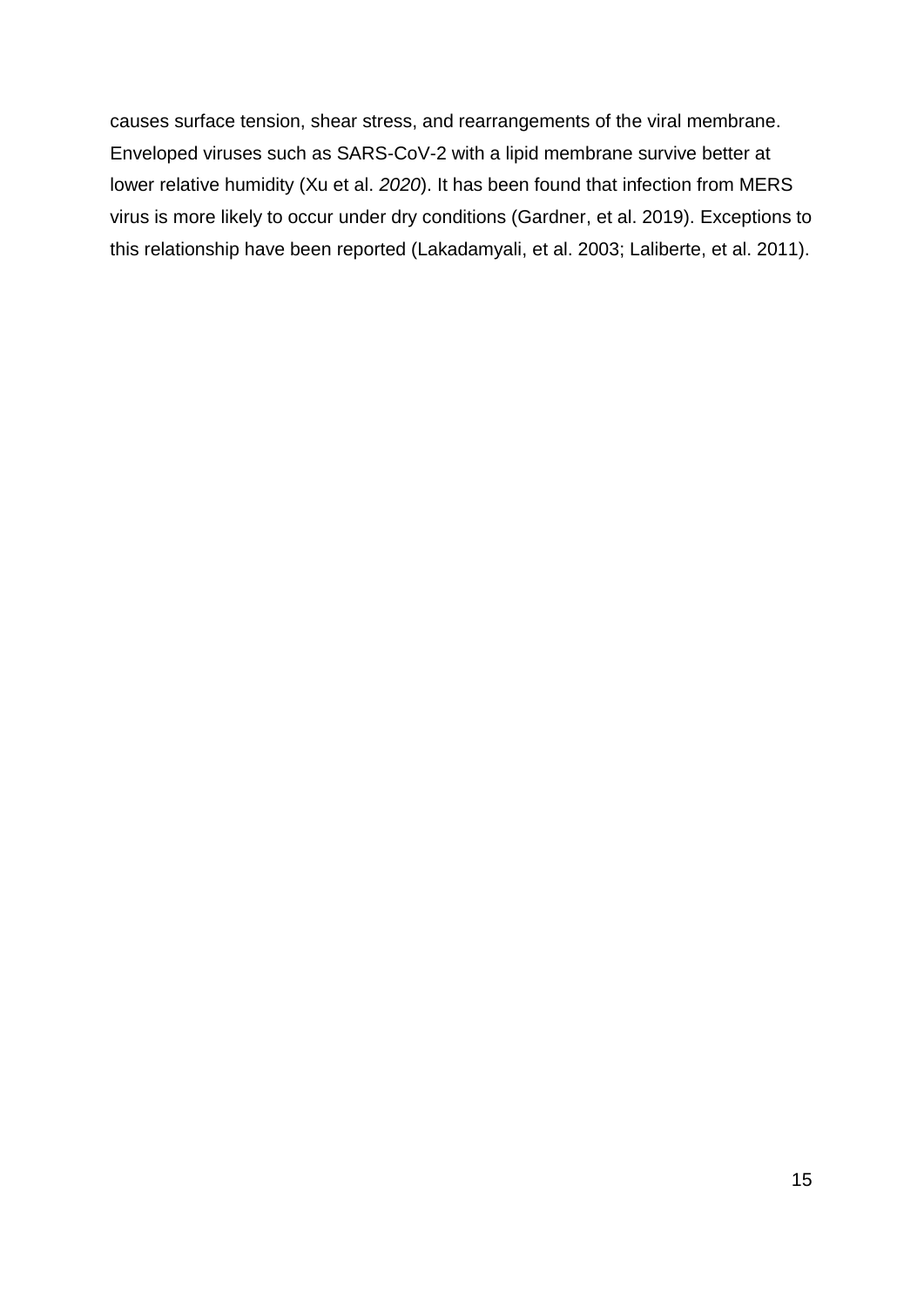# <span id="page-15-0"></span>**3. Evidence summary for surface effects**

### <span id="page-15-1"></span>**3.1 Question**

Is there evidence that SARS-CoV-2 (COVID-19) survives longer on stainless steel than other surfaces?

#### <span id="page-15-2"></span>**3.2 Overview**

A small number of studies were published about the effects of different surfaces on the infectivity of SARS-CoV-2 but used different methods to assess viral infectivity. They mostly investigated Coronavirus such as, SARS and MERS, or a safe surrogate virus model for SARS-CoV-2. Some studies in clinical environments investigated the survival of SAR-CoV-2 on surfaces to determine the efficacy of disinfection and cleaning methods.

A very recent published article (Goldman E, 2020) drew attention to deficiencies in many of published studies of virus survival on different surfaces. The author's main concern was the very high number of virus particles added to these materials in these tests. In comparison, studies of SARS-CoV-2 contamination on surfaces in hospital wards had generally failed to detect high numbers of virus except close to the patients during their early stage of infection.

### <span id="page-15-3"></span>**3.3 Conclusions**

SARS-CoV-2 virus can survive for longer on smooth and inert surfaces including metals such as stainless steel, aluminium, glass, plastics and polymers. In contrast it declined rapidly in minutes to hours on reactive metal surfaces such as copper and nickel and absorbent materials such as cellulose. Other factors that decreased viral survival rates on surfaces included higher ambient temperature (above  $20^{\circ}$ C) and relative humidity (above 50%). Estimates suggested that on smooth inert surfaces at low temperature and humidity, SARS-CoV-2 remained infective for several days. There was insufficient evidence that stainless steel performed more poorly than other inert smooth materials used in food processing factories. It is probable that the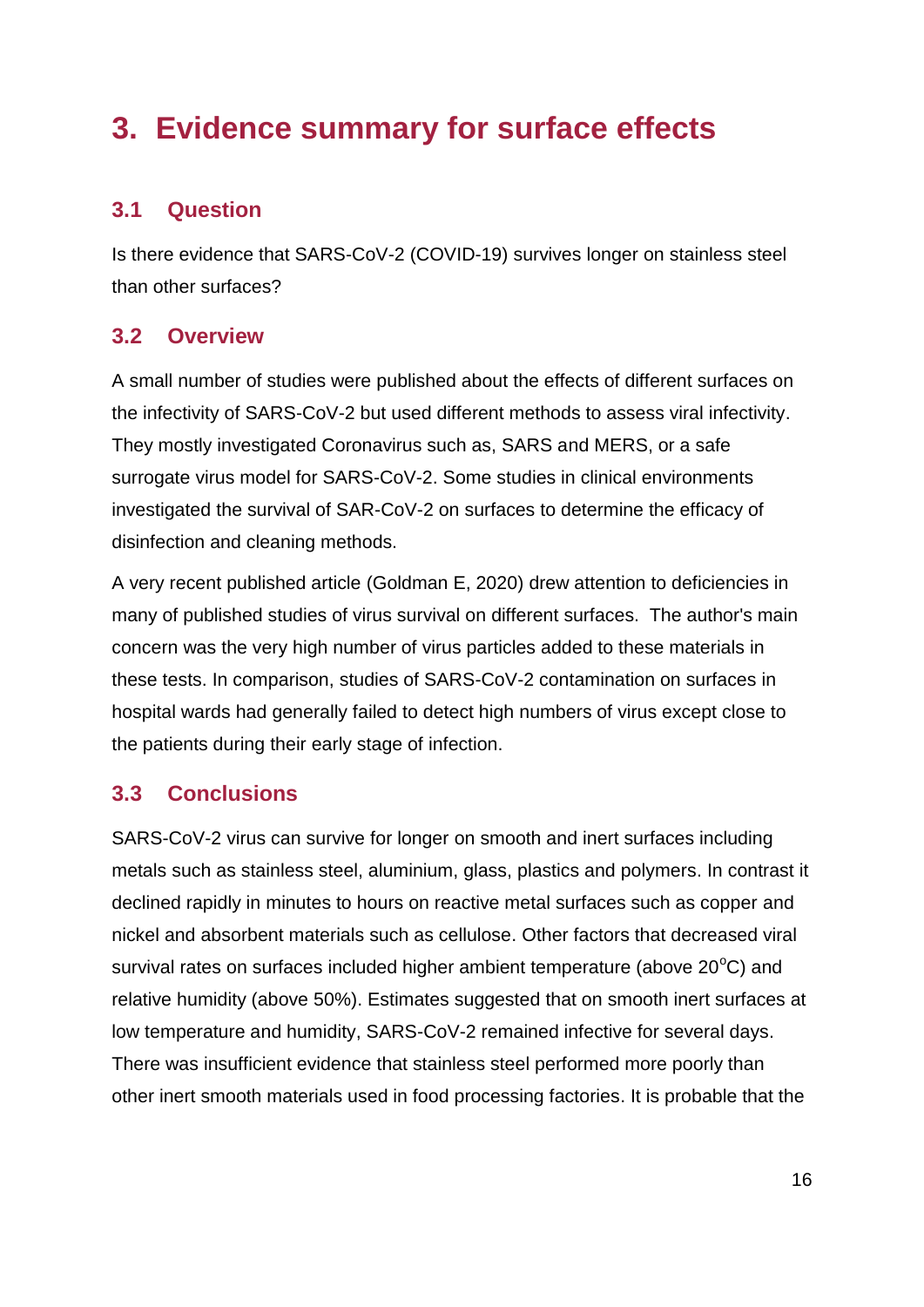presence of proteins on work surfaces in food processing plants increases the survival of the SARS-CoV-2.

### <span id="page-16-0"></span>**3.4 Supporting evidence**

#### **Review by Fiorillo, et al. (2020)**

Fiorillo, et al. (2020) undertook a review of published evidence on the survival of Coronavirus and SARS-CoV-2 on different surfaces**.** The review was based on systematic principles but the authors were unable to complete a full systematic analysis because of the small number and inadequate quality of many studies. Of 25 studies considered relevant to their research questions only four met international criteria for inclusion in a systematic review.

#### **Experimental investigation by Warnes, et al. (2015)**

One of these studies (Warnes, et al. 2015) incubated Coronavirus on different materials, including stainless steel, at  $21^{\circ}$ C up to five days. On stainless steel, polyfluorotetraethylene (PTFE), polyvinyl chloride (PVC), ceramic tiles and glass, viral infectivity persisted for 5 days. This was reduced to ~3 days on silicon rubber but rapidly inactivated in less than two hours on brass, copper and nickel.

#### **Experimental investigation by van Doremalen, et al. (2020)**

Another study by van Doremalen*,* et al. (2*0*20) investigated different materials on the infectivity of SARS-CoV-2 and SARS-CoV-1 at  $21\text{-}23^{\circ}$ C and 40% RH. This included stainless steel, plastic, copper, and cardboard. They reported that SARS-CoV-2 and CoV-1 were more stable on stainless steel and plastic than on copper and cardboard. Virus infectivity was detected up to 72 hours but after 48 hours reduced ~1000 fold on stainless steel and after 72 hours on plastic. SARS-CoV-2 and CoV-1 infectivity was completely lost within 4 to 8 hours on copper surfaces. On cardboard, no viable SARS-CoV-1 was detected after 8 hours and for SARS-CoV-2 after 24 hours.

#### **Review by Kampf, et al. (2020)**

Kampf, et al. (2020) reviewed 22 published studies that examined different materials on the infectivity of Severe Acute Respiratory Syndrome (SARS) coronavirus, Middle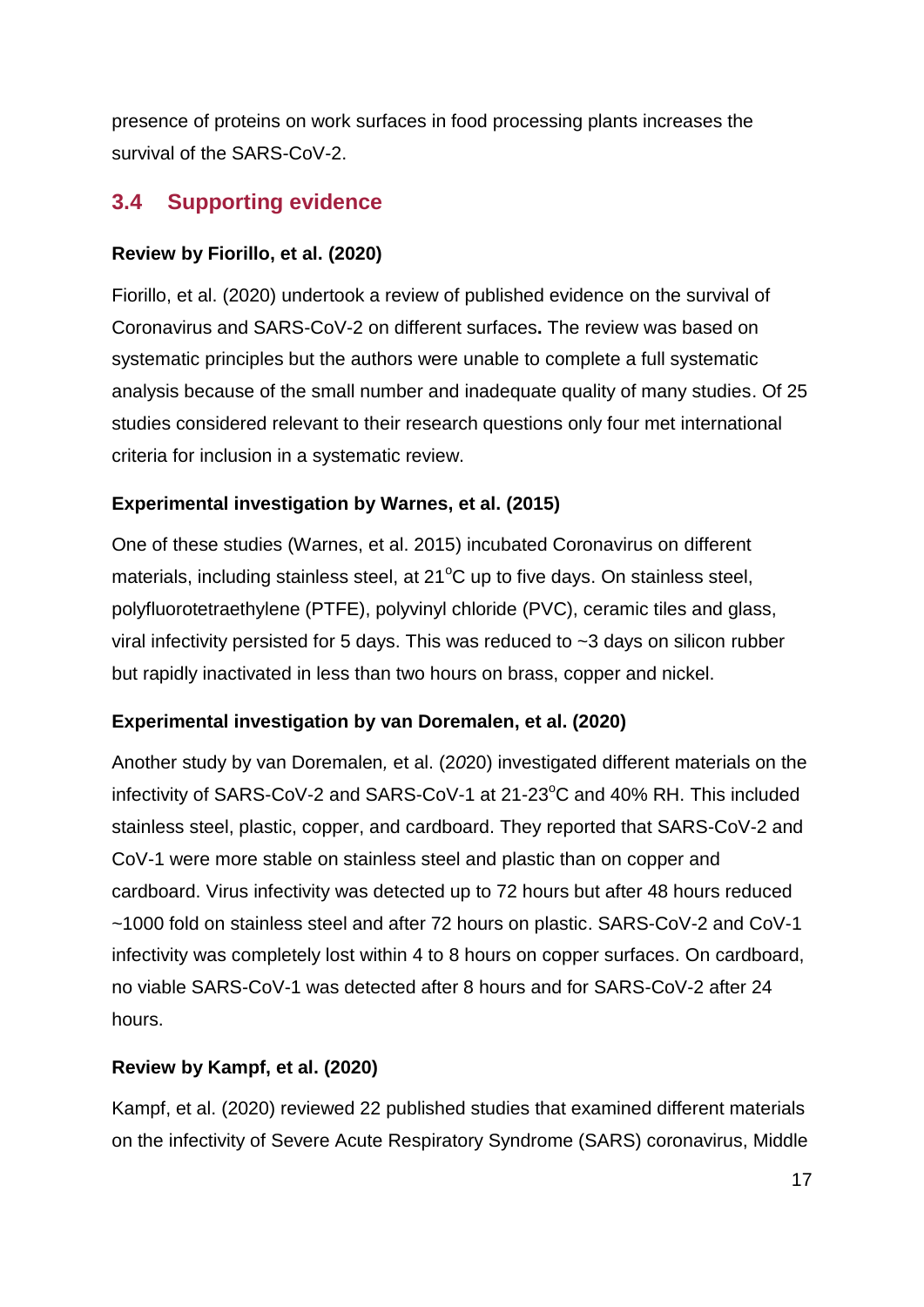East Respiratory Syndrome (MERS) coronavirus and endemic human coronaviruses (HCoV). They found evidence that high titres of infective viruses persisted on steel, glass or plastic for many days. On steel these viruses persisted for 48 hours at  $20^{\circ}$ C, and between 8 and 24 hours at  $30^{\circ}$ C. For some of these viruses infectivity was retained beyond 28 days at  $4^{\circ}$ C.

#### **Review by Scully (2020)**

Scully (2020) reviewed evidence about the rapid effects of reactive metals such as copper, nickel and brass in inactivating Coronavirus and SARS-CoV-2. They stated that the primary mechanism of damage to the virus envelope was free radical generation from the surface of the metals driven when water was present, or as an oxidative process in relatively dry environments.

#### **Experimental investigation by Biryukov, et al. (2020)**

Biryukov, et al. (2020) undertook tests on the stability of SARS-CoV-2 in a simulated and clinically relevant fomite matrix dried onto nonporous materials. SARS-CoV-2 decayed more rapidly when either humidity or temperature was increased but not when the volume of the test droplet increased. The different materials such as stainless steel, plastic, or nitrile glove did not alter the rate at which viral infectivity declined. Depending on the RH at 24°C the half-life of the virus ranged from 6.3 to 18.6 hours; at 35°C it ranged between 1.0 and 9.0 hours. These findings suggested that on non-porous and non-reactive surfaces this virus might persist indoors from hours to days.

#### **Experimental investigation by Chin, et al. (2020)**

Chin, et al. (2020) undertook an investigation of the stability of SAR-CoV-2 in clinical environments on different material surfaces. They found that infective virus could not be recovered from tissue paper after 3-hours but on treated wood surfaces, or cloth, it could be recovered up to 2 days. The virus was more stable on smooth surfaces and infectious virus was detected on glass after 4 days and stainless steel and plastic after 7 days. They concluded the greater reduction of viability on porous surfaces such as tissue paper might be an experimental artefact due to inefficient extraction of the viral particles from these materials.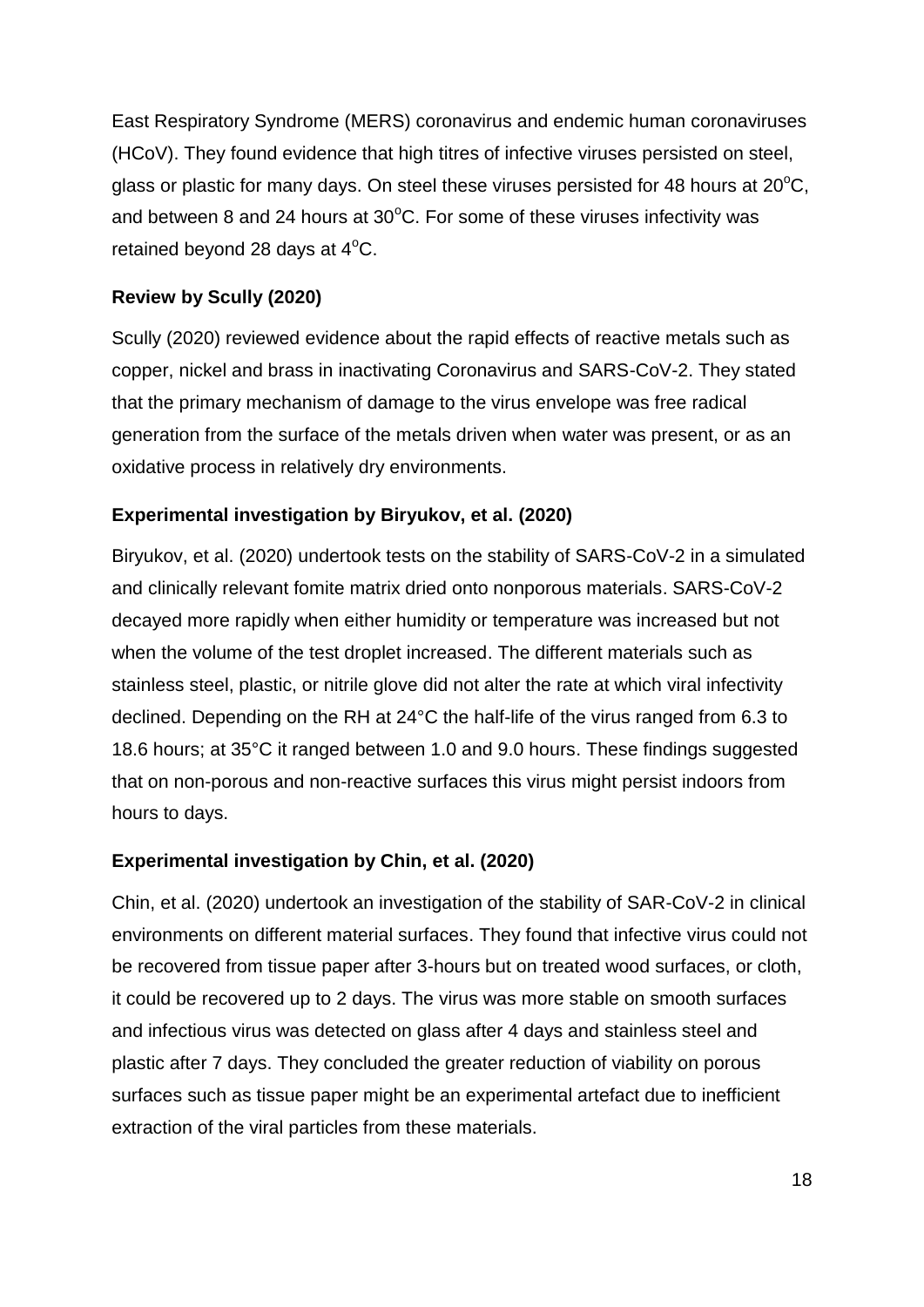# <span id="page-18-0"></span>**3.5 Pre-publication research**

#### **Experimental investigation by Liu, et al. (2020)**

Liu, et al. (2020) reported an investigation into the survival of a clinical isolate of SARS-CoV-2 on different materials. They found that SARS-CoV-2 added to stainless steel, plastic, glass, ceramics, wood, latex gloves, and a surgical mask, retained infectivity up to seven days. There was a rapid loss of infectivity within 1 hour after incubation on paper and cotton clothes.

#### **Experimental investigation by Guillier, et al. (2020)**

Guillier, et al. (2020) collected data from 26 published studies on the survival of different Coronavirus in surface fomites. Five different mathematical models were fitted to this data and the most appropriate model incorporated the effects of temperature and relative humidity. These findings supported a conclusion that Coronaviruses persisted better at low RH and less well at intermediate RH. At low RH the virus was more resistant to thermal inactivation (Sauerbrei *et al*. 2009). Above 20 $\mathrm{^{\circ}C}$  viral infectivity reduced linearly and above 60 $\mathrm{^{\circ}C}$  viral infectivity was almost completely inactivated.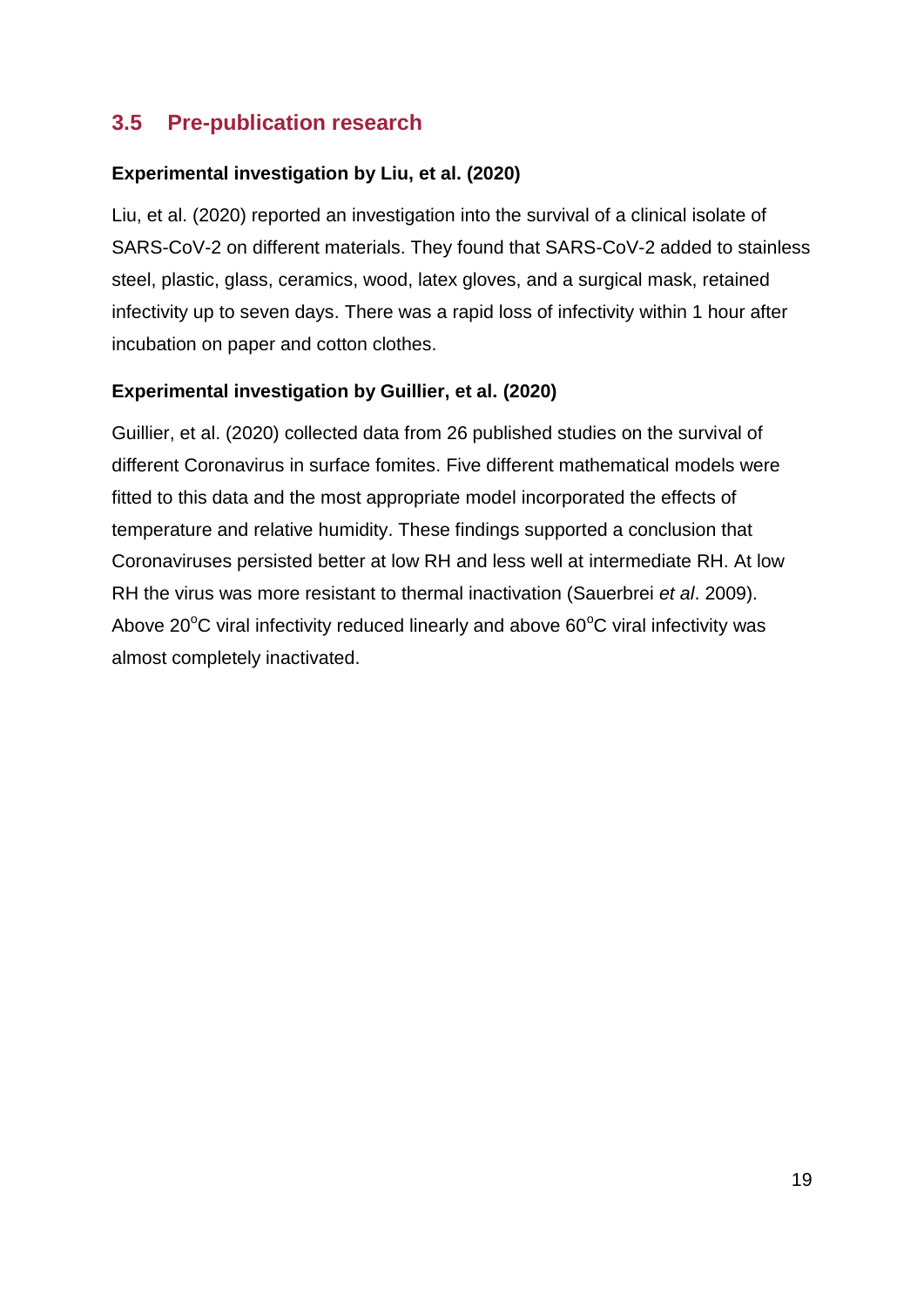# <span id="page-19-0"></span>**4. Evidence summary for pressure washing**

# <span id="page-19-1"></span>**4.1 Question**

Is there evidence that pressure washing of surfaces can increase the infection risk from SARS-CoV-2 (COVID-19)?

# <span id="page-19-2"></span>**4.2 Background**

The Food Standards Agency (FSA 2020a) good practice guidance for hygiene and cleaning in food processing states:

**"**If cleaning while production is in progress is unavoidable, food must be protected from splashing, aerosol spray or other contamination. **Do not use high-pressure hoses,** disinfectants and other cleaning chemicals on equipment, structure and fittings while food is present."

Recently updated guidance by the Welsh Government (Welsh Government, 2020) on reducing SARS-CoV-2 infection risks in food processing states:

"Avoid generation of aerosols as much as possible. **Power washing should be high throughput/lower pressure rather than low throughput/high pressure** to minimise the risk of spray and aerosol generation"

Whilst high-pressure washers should not be used near food production lines, they may remain in use for deep cleaning tasks after food-processing tasks are completed.

#### <span id="page-19-3"></span>**4.3 Overview**

There was no published evidence on the use of pressure washing in cleaning facilities contaminated by SARS-CoV-2. There was evidence from occupational studies and FSA guidance on appropriate cleaning methods for meat-processing factories.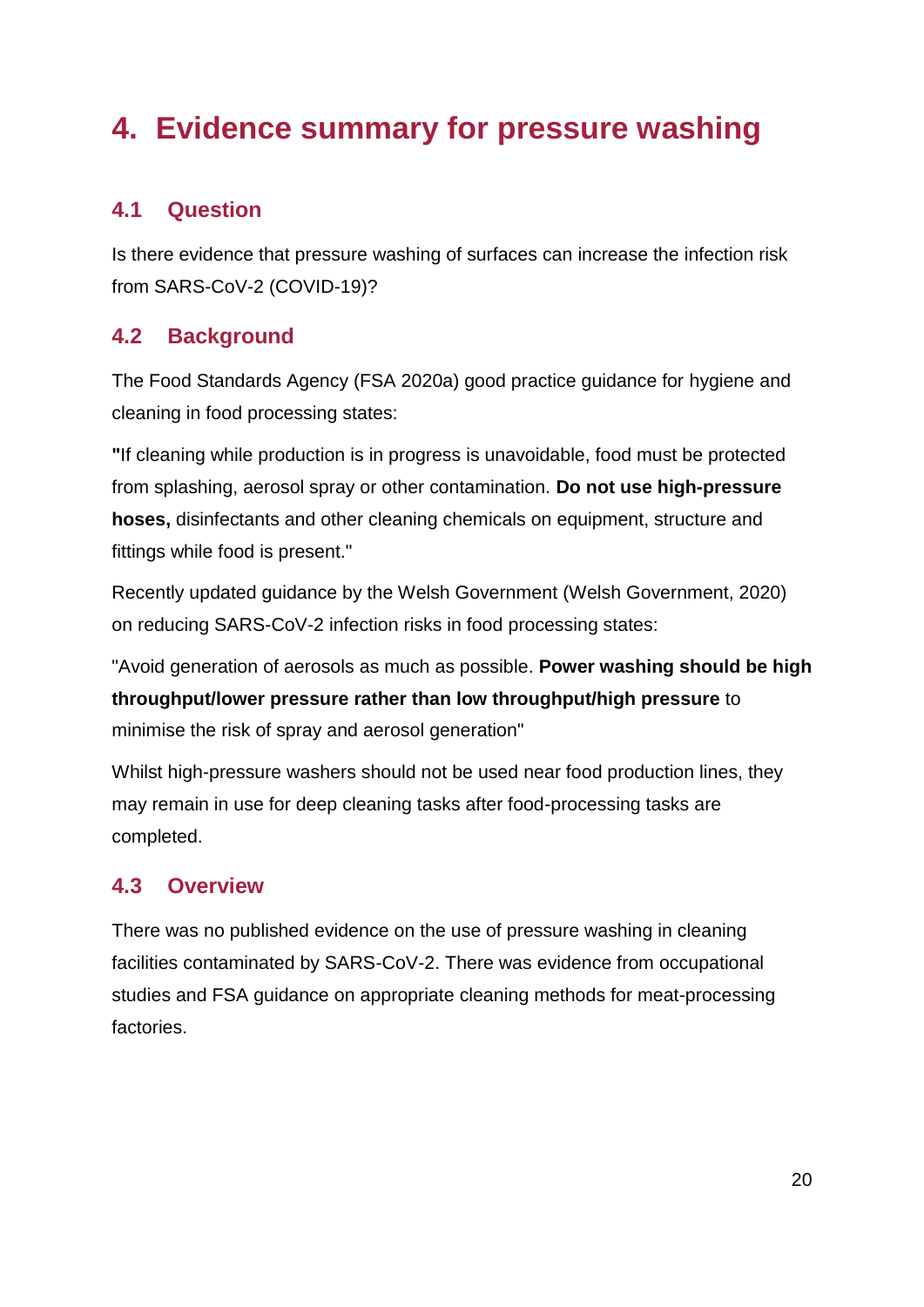# <span id="page-20-0"></span>**4.4 Conclusions**

There was no published research on pressure washers for cleaning in meat processing factories and whether this increases the transmission of SARS-CoV-2. Studies in other occupational settings found that pressure washers generated an aerosol of fine droplets containing bacteria and endotoxin. Employees using them also suffer symptoms of irritancy and inflammation in their airways. If pressure washers are used in meat processing factories this could increase the risk of worker exposure to SARS-CoV-2. However, FSA guidance recommends that they should not be used around food processing activities. If there is requirement for deep cleaning, current good practice guidance recommends high flow low-pressure washers. The requirements for RPE should be considered as part of the overall work risk assessment.

# <span id="page-20-1"></span>**4.5 Supporting evidence**

#### **Study by Burfoot, et al. (2003)**

Burfoot, et al. (2003) investigated several cleaning operations in food factories that produces aerosols carrying microorganisms. They used lasers to measure the size, fluxes and concentrations of airborne droplets  $>1.0 \mu m$ . The low-pressure hosing produced  $\sim$ 1.4 $\times$ 10<sup>7</sup>.m<sup>-3</sup> droplets compared to a floor scrubber which produced  $\sim$ 4.6×10<sup>6</sup>.m<sup>-3</sup> droplets. The background particle count in the room was 6.0×10<sup>5</sup>.m<sup>-3</sup>. Using low-pressure hoses increased the risk of generating respirable droplets compared to the other cleaning methods**.**

#### **Study by O'Shaughnessy, et al. (2012)**

O'Shaughnessy, et al. (2012) investigated employee exposure to dust and bacterial endotoxin when power washers were used to clean pig units. Median personal inhalable mass concentration of 7.14 mg  $m<sup>3</sup>$  and median endotoxin concentration of 12.150 EU.m<sup>-3</sup> were measured. Expressed as 8-h TWA samples, one of 19 samples exceeded a US OSHA regulatory dust limit of 15 mg.m $^{-3}$ . The median personal exposure to endotoxin was estimated as 40,350 EU.m<sup>-3</sup> greatly in excess of a health based recommended occupational exposure limit (HBROEL) for endotoxin of 90 EU.m<sup>-3</sup>. The HBROEL was proposed by DECOS the Dutch Expert Committee on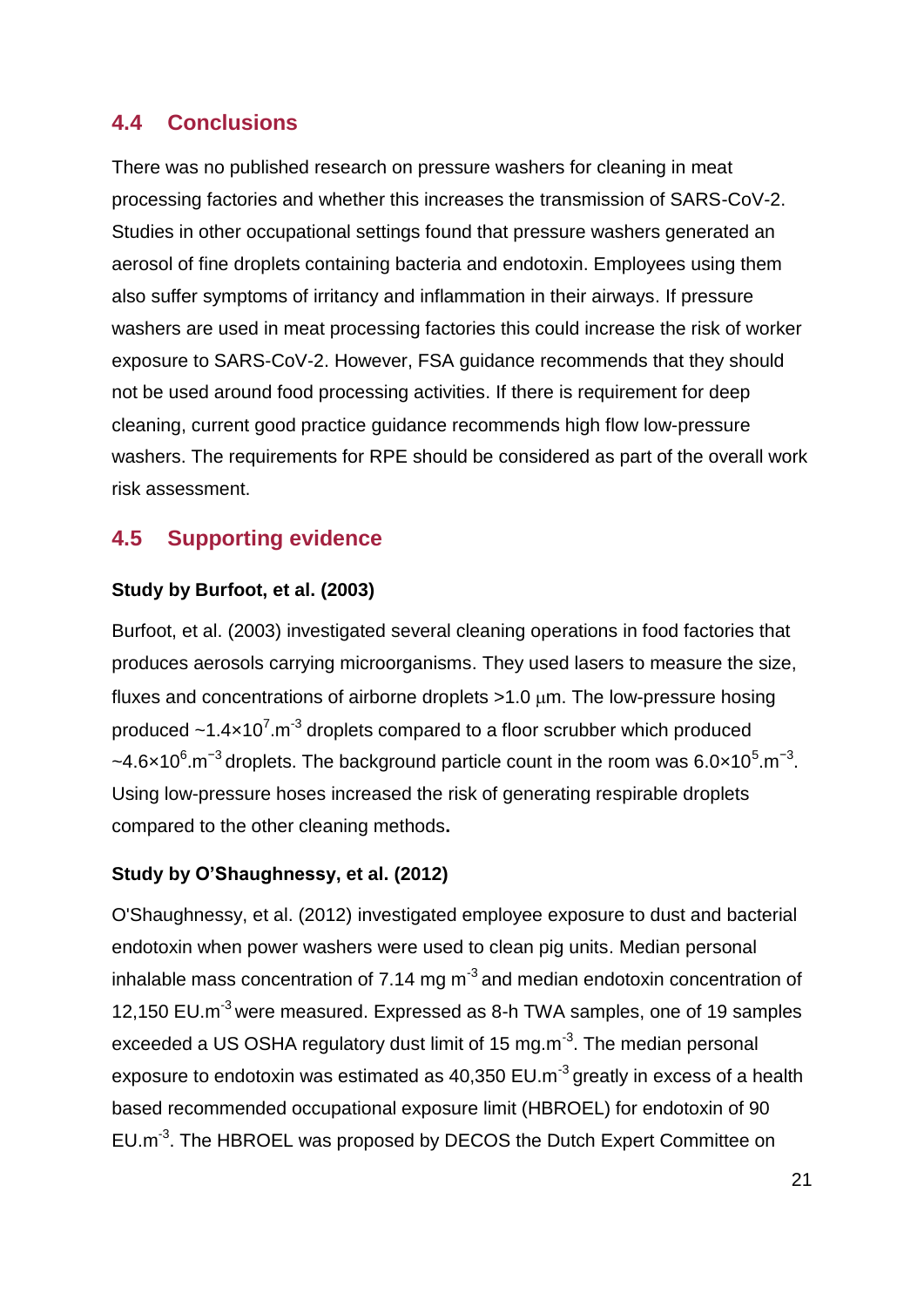Occupational Safety committee (Health Council of the Netherlands: Endotoxins 2010).

#### **Review by Madsen and Matthiesen (2013)**

Madsen and Matthiesen (2013) reviewed occupational studies that investigated exposure to bio-aerosols and chemicals generated by high pressure cleaning (HPC) washers some of which are summarised below.

#### **Study by Braymen (1969)**

In one study of cleaning in a public health setting, Braymen (1969) investigated use of a HPC unit operated at 6-litres per minute and a nozzle pressure of 500 psi. This generated an aerosol containing a larger number of airborne microorganisms in droplets of ~2.0–3.5µm diameter.

#### **Study by Larsson, et al. (2002)**

In another study by Larsson, et al. (2002) of HPC cleaning in a pig barn the median exposure to inhalable dust and bacterial endotoxins rose to 0.94 mg.m<sup>-3</sup> and 830 Endotoxin Units (EU). $m^{-3}$  respectively. The respirable dust levels were 0.56 mg.m<sup>-3</sup> and the respirable endotoxin levels were 230  $EU.m^{-3}$ .

#### **Study by O'Toole, et al. (2009)**

O'Toole, et al. (2009) studied HPC washing of cars and reported this produced respirable aerosol droplets of 0.2–2.0 µm diameter as well as larger 3–10 µm droplets.

#### **Study by Haas, et al. (2020)**

Haas, et al. (2020) compared high and low pressure washing for cleaning in a sewage treatment plant and found that exposure to bacterial endotoxin was higher with HPC. However, the emissions were strongly influenced by the shape of the object being cleaned (Visser *et al.* 2006). Stationary air sampling at another sewage treatment plant found significantly higher concentrations of Coliform bacteria (1  $\times$  10<sup>3</sup> colony forming units (cfu).m<sup>-3</sup>) and Mesophilic bacteria (4  $\times$  10<sup>4</sup> cfu.m<sup>-3</sup>) <sup>in</sup> areas where HPC was used compared to areas of the plant not cleaned by HPC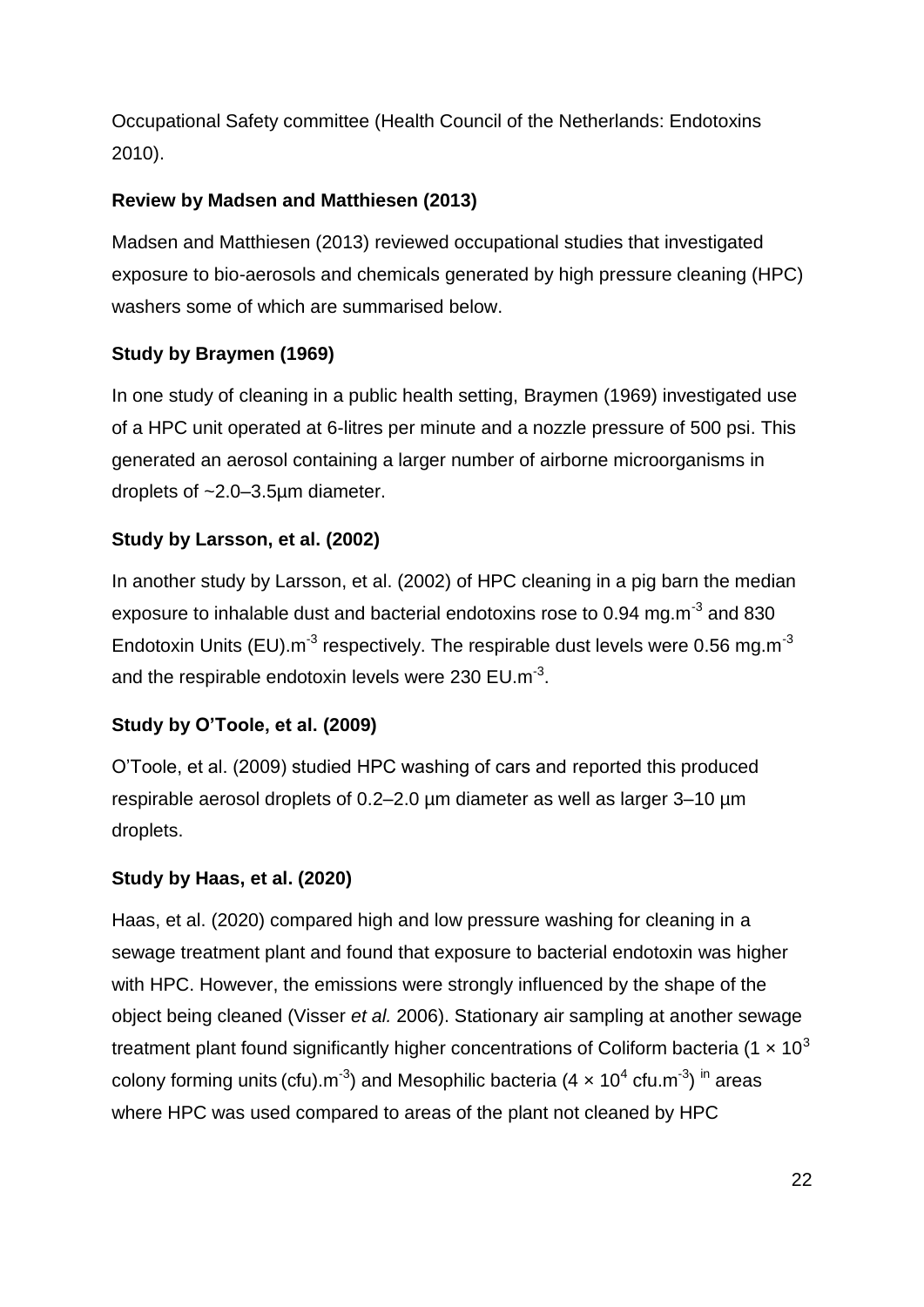#### **Study by Langworth, et al. (2001)**

A study by Langworth et al. (2001) in Sweden showed that when HPC was used to remove graffiti from surfaces there was an increased personal exposure to Pseudocumene (1,2,4-trimethylbenzene) a hazardous chemical. This exposures occasionally exceeded the Swedish national exposure limit but only for work carried out in poorly ventilated spaces such as in lifts. These exposures were generally 20% lower than the Swedish permissible exposure limit for total solvent (measured as a 8 hour time-weighted average). Nevertheless the employees reported more nonspecific irritation of the respiratory tract compared to non-exposed individuals (Nieuwenhuijsen *et al.* 1999).

#### **Study by Larsson, et al. (2002)**

Larsson et al. (2002) investigated volunteers cleaning a horse stable using HPC and showed acute inflammation of their upper airways. These symptoms were reduced when they wore respiratory protective half-masks fitted with a Sundströms p3 filter

#### **Study by Anundi, et al. (1993)**

Anundi et al. (1993) investigated workers removing graffiti by HPC and exposed to organic solvents. They reported symptoms of irritation in the workers upper respiratory tract and this was reduced when they wore respiratory protective halfmasks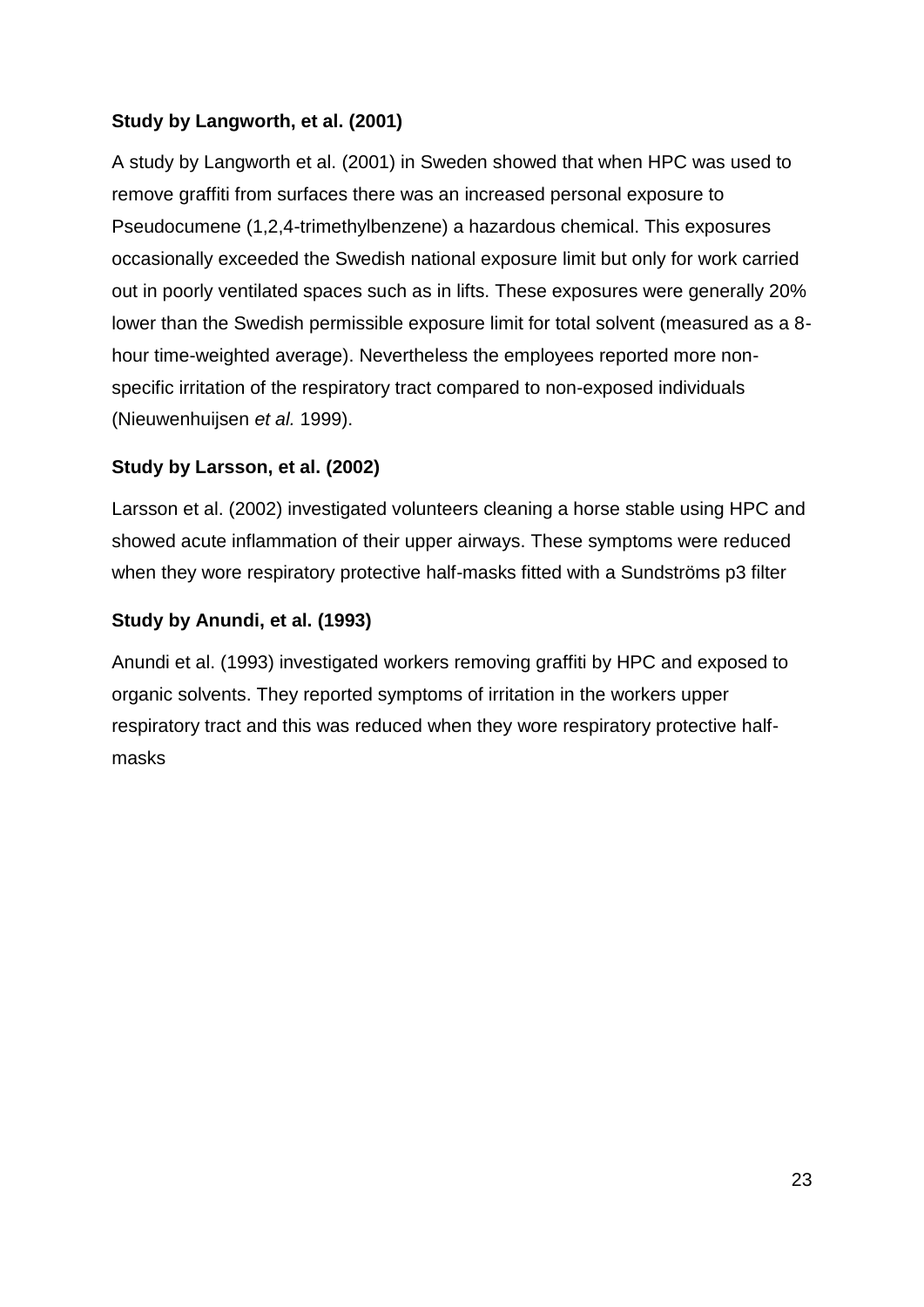# <span id="page-23-0"></span>**5. Methodology for literature searches**

# <span id="page-23-1"></span>**5.1 Literature search approach and study ranking**

The literature searches were based on specific key search words that related to the three research questions (Table 1). The search period included publications between 2000 and July 2020 covering the period when most investigation took place in relation to SAR, MERS and the recent SARS-CoV-2 pandemics.

These searches for peer-reviewed studies were undertaken using the search engines Web of Science<sup>™,</sup> SCOPUS<sup>™</sup> and PubMed<sup>™</sup>. Additional 'grey literature' searches for government guidance and studies' in press were identified using Google and Google Scholar search engines. The citations and abstracts for relevant studies were imported into the Endnote V9.0 bibliographic database and organised into thematic topic folders.

Each study was ranked based on criteria for the relevance and quality of the study in terms of:

- The research provided evidence to answer the research questions (i.e., effects of temperature, surface of materials and use of pressure washers)
- The paper was written in English (limited time prevented translation of other languages)
- Where possible the paper had been accepted after peer review for publication in an established scientific journal
- The methodology used was clearly described and traceable.
- That in addition to their conclusions the authors had identified uncertainties introduced by their methodology or constraints on the research.

Given the urgent requirement for this summary a full systematic review was not undertaken but a structured approach to searching, sifting and summarising evidence was adopted. Each paper was assessed in terms of the clarity of the research question, the adequacy of the methodology and data analysis, and whether the results were likely to be relevant in the context of meat processing units in the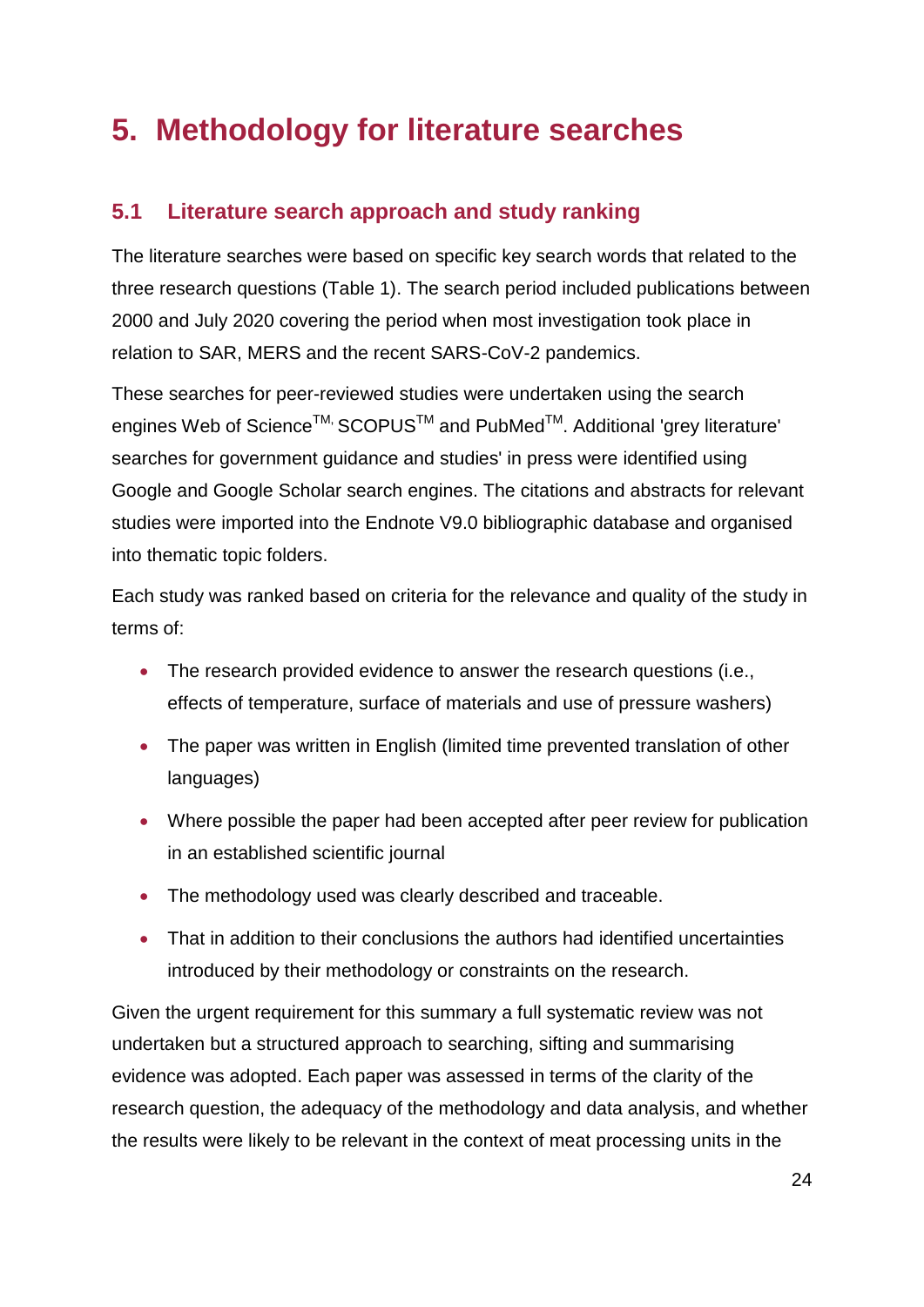UK and EU. Some studies were published as short rapid publications and therefore did not provide detailed explanation about methodology or results obtained.

# <span id="page-24-0"></span>**5.2 Caveats**

- There was limited published evidence to address the question about use of pressurised hoses and transmission of Coronaviruses. Consequently studies in other parts of industry that examined risks for transmission of other infective agents were considered.
- There is very limited published evidence from occupational settings about the effects of ambient temperature on the viability of Coronaviruses, and specifically SARS-CoV-2. Most research was undertaken in healthcare settings where environmental air management systems typically are in place. This means that studies on the viability of SARS-CoV-2 in healthcare setting are likely to reflect controlled environmental variables less representative of other workplace settings.
- Given the very recent history of the SAR-CoV-2 pandemic the number of studies specifically relevant to this virus was limited. Whilst many new studies continue to be submitted for publication the results of unpublished studies are being made available on-line. Some of these studies have been included in this summary but clearly highlighted as pre-publication and caution should be applied to the findings until full peer review has been completed.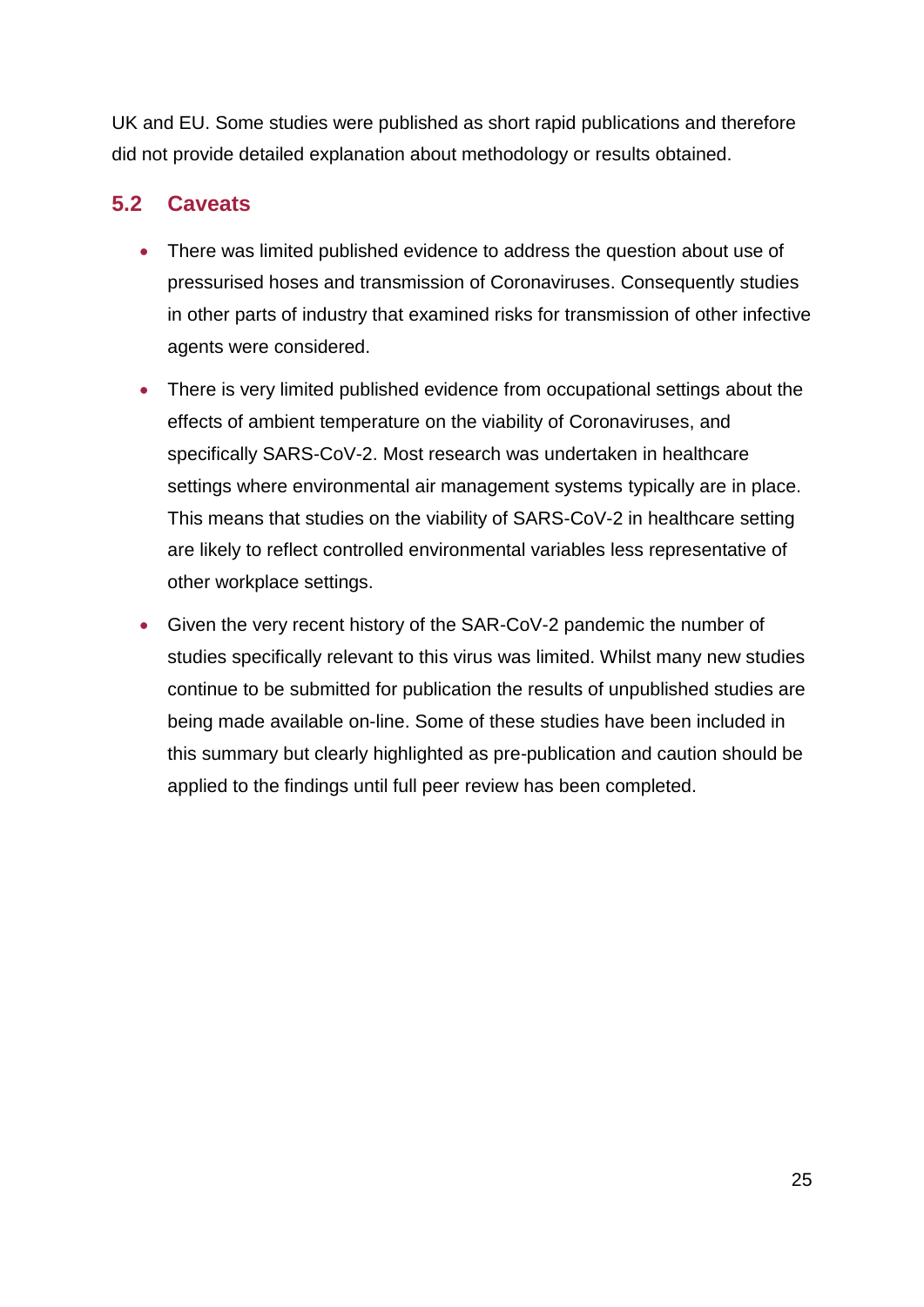| <b>Materials</b> | <b>Pressurised</b><br>washers | Food<br>industry | <b>Environment</b>                                                                | <b>Coronavirus</b> | <b>Surfaces</b> |
|------------------|-------------------------------|------------------|-----------------------------------------------------------------------------------|--------------------|-----------------|
| Stainless/       | Pressure/s                    | Meat             | Temperature                                                                       | <b>SARS</b>        | Bench/es        |
| steel            | Bar                           | Abattoir/s       | <b>Cold Heat</b>                                                                  | SARS-CoV           | Worktop/s       |
| <b>Bronze</b>    | Cleaner/s                     | Processing       | <b>Humidity</b><br><b>Moisture</b><br><b>Light Sunlight</b><br><b>Ultraviolet</b> | <b>MERS</b>        | Floor/s         |
| <b>Nickel</b>    | Washer/s                      | Poultry          |                                                                                   | MERS-CoV           |                 |
| <b>Plastic</b>   | Low/High                      | Chicken          |                                                                                   | SARS-CoV-2         |                 |
| <b>Glass</b>     | <b>HPC</b>                    | Cow/s            |                                                                                   | COVID-19           |                 |
| Polymer          | Lance                         | Pig/s            |                                                                                   |                    |                 |
| Paper            |                               | Swine            |                                                                                   |                    |                 |
| Cardboard        |                               | Hogs             |                                                                                   |                    |                 |
| Copper           |                               |                  |                                                                                   |                    |                 |
|                  |                               |                  |                                                                                   |                    |                 |

Table 1. Key search terms (bold headings) and terms related to these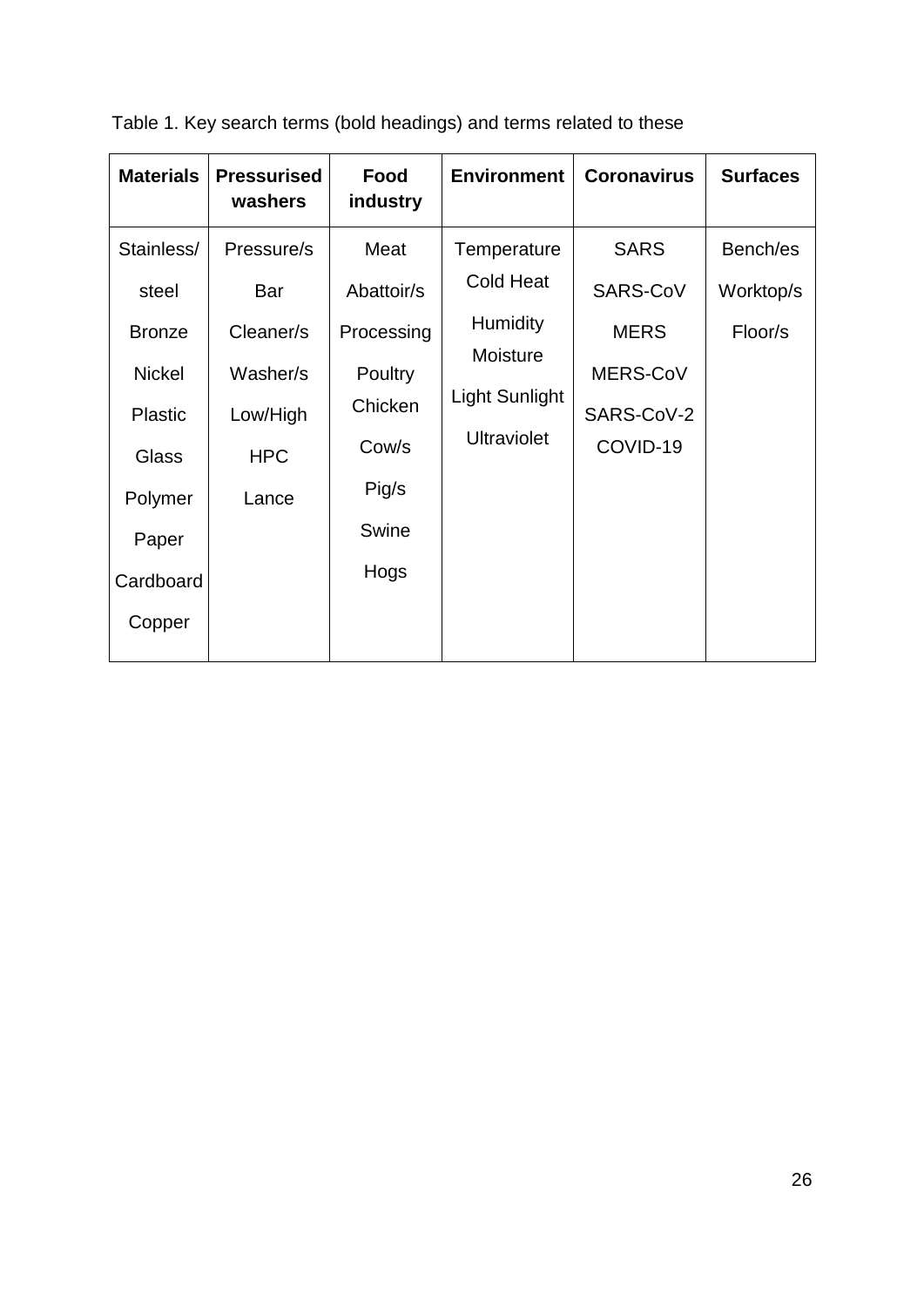# <span id="page-26-0"></span>**References**

#### **References: A to F**

Anundi, H., Lind, M.L., Friis, L., Itkes, N., Langworth, S., Edling, C (1993) High exposures to organic solvents among graffiti removers. Int Arch Occup Environ Health 65 (4): 247–251.

Biryukov, J., et al (2020) Survival of micro-organisms in aerosols produced in cleaning and disinfecting. mSphere 5 (4) e00441-20; DOI: 10.1128/mSphere.00441- 20.

Braymen, D.T (1969) Survival of micro-organisms in aerosols produced in cleaning and disinfecting: Public Health Rep 84 (6) 547–552.

Burfoot, D., et al. (2003). Generation and dispersion of droplets from cleaning equipment used in the chilled food industry. Journal of Food Engineering **58** (4): 343- 353.

Chin, A. W. H., et al. (2020). Stability of SARS-CoV-2 in different environmental conditions. The Lancet Microbe **1**(1): e10. May; 1(1): 2020 Apr 2; DOI:10.1016/S2666-5247(20)30003-3.

Darnell, M. E. R., et al. (2004). Inactivation of the coronavirus that induces severe acute respiratory syndrome, SARS-CoV. Journal of Virological Methods **121** (1): 85- 91.

Dietz, L., et al. (2020) 2019 novel coronavirus (COVID-19) pandemic: built environment considerations to reduce transmission. Msystems **5** (2): 15. e00245-20, 2020; DOI: 10.1128/mSystems.00245-20.

Eslami. H., Jalili, M,. (2020) The role of environmental factors to transmission of SARS-CoV-2 (COVID-19). AMB Express. 2020 May 10 (1): 92. DOI:10.1186/s13568-020-01028-0.

Food Standards Agency (2020) Meat industry guide: Chapter 5 cleaning [Online] [Accessed 14th July 2020.](https://www.food.gov.uk/business-guidance/meat-industry-guide)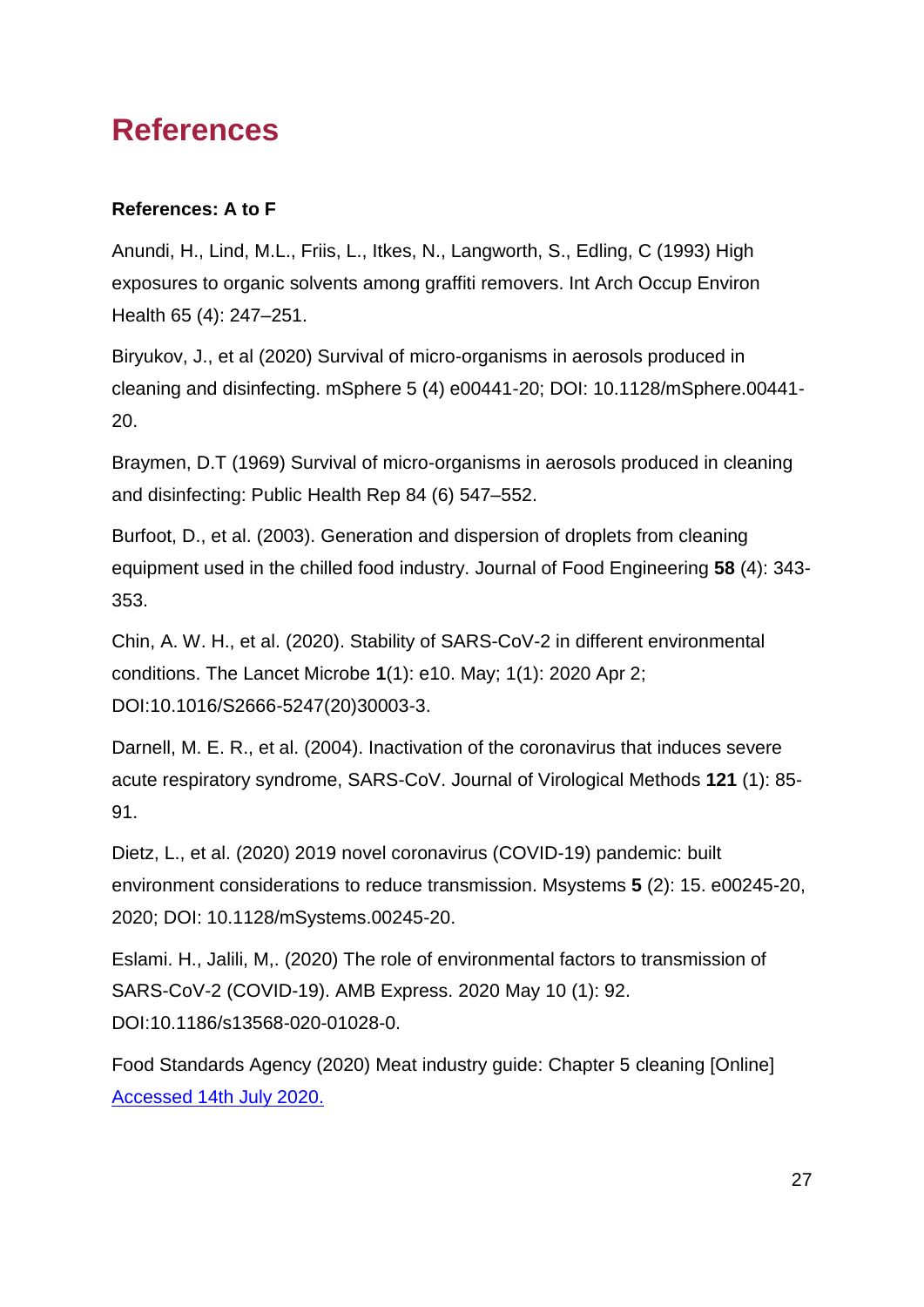#### **References: F to K**

Food Standards Agency (2015) Meat industry guide: Chapter 10 temperature controls [Online] [Accessed 14th July 2020.](https://www.food.gov.uk/business-guidance/meat-industry-guide)

Fiorillo, L., et al. (2020). "COVID-19 Surface Persistence: A Recent Data Summary and Its Importance for Medical and Dental Settings." International Journal of Environmental Research and Public Health. **17** (9): 3132.

Gardner, E.G., Kelton, D., Poljak, Z., Van Kerkhove, M., von Dobschuetz, S., Greer A.L (2019) A case-crossover analysis of the impact of weather on primary cases of Middle East respiratory syndrome: BMC Infectious Diseases. **19** (1) 1-10

Goldman., E (2020) Exaggerated risk of transmission of COVID-19 by fomites. The Lancet Infectious Diseases. Published online July 3, DOI-10.1016/S1473- 3099(20)30561-2JO

Guillier, L., et al. (2020) Modelling the thermal inactivation of viruses from the Coronaviridae family in suspensions or on surfaces with various relative humidity: Preprint from medRxiv. 29 May 2020 DOI: 10.1101/2020.05.26.20114025 PPR: PPR168693

Haas, D., Unteregger, M., Habib, J., Galler, H., Marth, E., Reinthaler, F.F (2010) Exposure to Bioaerosol from Sewage Systems. Water Air Soil Pollut. **207** (49): 56

Health Council of the Netherlands: Endotoxins (2010). Health-based recommended occupational exposure limit. The Hague: Health Council of the Netherlands: Publication no. 2010/04OSH.

Kampf, G., et al. (2020a). Inactivation of coronaviruses by heat. Journal of Hospital Infection. **105** (2): 348-349.

Kampf, G., et al. (2020b). Persistence of coronaviruses on inanimate surfaces and their inactivation with biocidal agents. Journal of Hospital Infection. **104** (3): 246-251.

Kim, S.W., et al. (2007) Effects of humidity and other factors on the generation and sampling of a coronavirus aerosol. Aerobiologia. **23**, 239–248.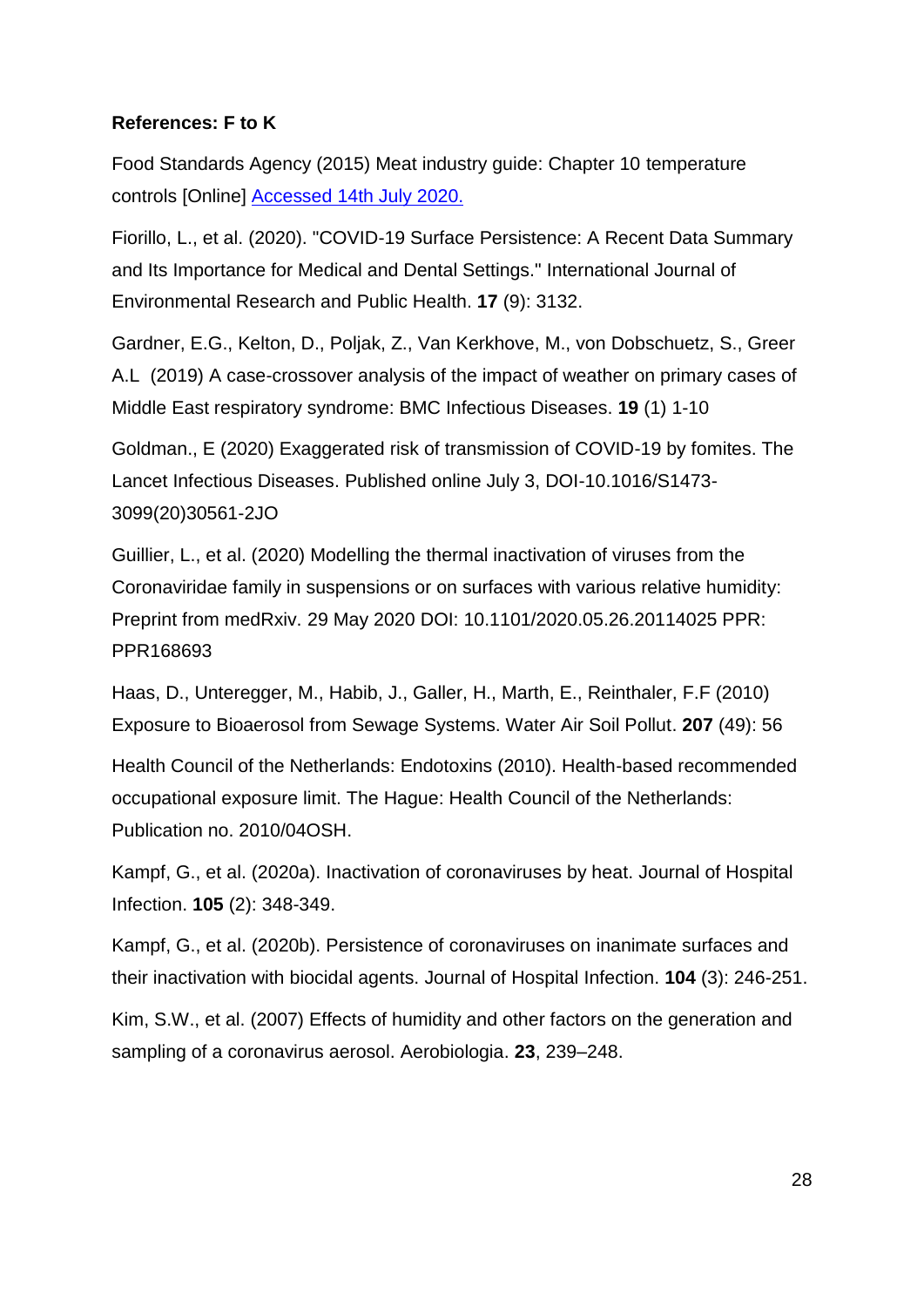#### **References: K to N**

Kratzel, A., et al. (2020) Temperature-dependent surface stability of SARS-CoV-2: The Journal of Infection. 03 Jun 2020, DOI: 10.1016/j.jinf.2020.05.074 PMID: 32504748.

Lakadamyali, M., et al. (2003) Visualizing infection of individual influenza viruses. Proc. Natl. Acad. Sci. **100:** 9280–9285.

Laliberte, J.P., et al. (2011) The Membrane Fusion Step of Vaccinia Virus Entry Is Cooperatively Mediated by Multiple Viral Proteins and Host Cell Components. PLOS Pathogens. **7** (12): e1002446. https://doi.org/10.1371/journal.ppat.1002446.

Langworth. S., et al. (2001) Acute health effects common during graffiti removal. Int Arch Occup Environ Health. **74** (3): 213–218.

Larsson, B.M., *et al.* (2002) Airways inflammation after exposure in a swine confinement building during cleaning procedure. Am J Ind Med. **41** (4): 250–258.

Liu, Y., et al. (2020) Stability of SARS-CoV-2 on environmental surfaces and in human excreta [Online] Letter To The Editor: The Journal of Hospital Infection **107:**  105-107, 1 DOI: [Accessed 14th July 2020](https://doi.org/10.1016/j.jhin.2020.10.021)

Madsen, A.M., and C.B. Matthiesen (2013) Exposure to aerosols during highpressure cleaning and relationship with health effects. Annals of Agricultural and Environmental Medicine. **20** (3): 420-425.

Marr, L.C., et al. (2019) Mechanistic insights into the effect of humidity on airborne influenza virus survival, transmission and incidence. Journal of the Royal Society Interface. 16 (150): 20180298; DOI: [Accessed 14th July 2020](https://doi.org/10.1098/rsif.2018.0298.)

Nieuwenhuijsen, M.J., et al. (1999) Personal exposure to dust, endotoxin and crystalline silica in California agriculture. Ann Occup Hyg **43** (1): 35–42.

Noti, J.D., et al. (2013) High humidity leads to loss of infectious influenza virus from simulated coughs. PLOS ONE **8** (2): e57485; DOI: [Accessed 14th July 2020](https://doi.org/10.1371/journal.pone.0057485)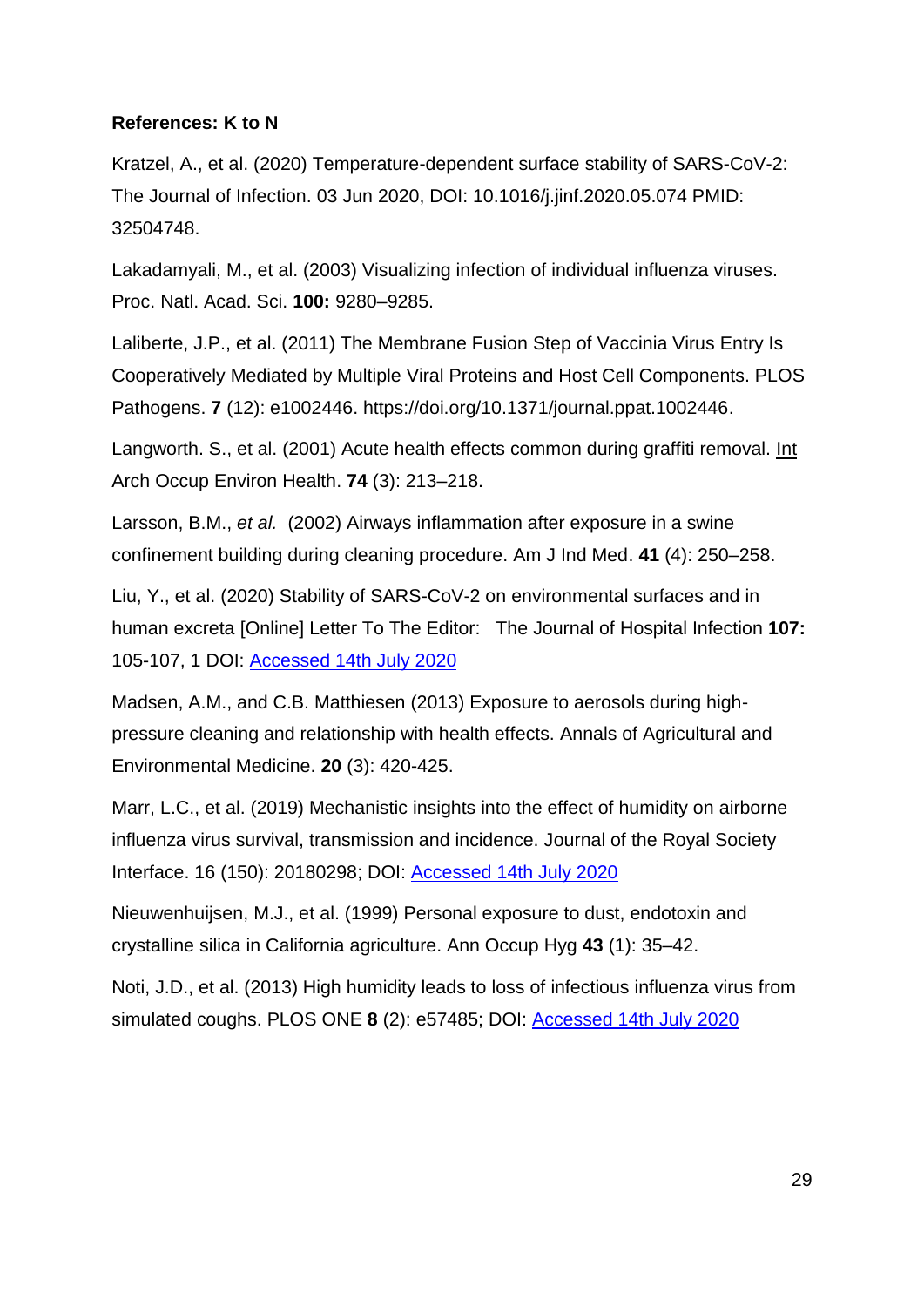#### **References: O to W**

O'Shaughnessy, P., et al. (2012) Assessment of Swine Worker Exposures to Dust and Endotoxin during Hog Load-Out and Power Washing: Annals of Occupational Hygiene. **56** (7): 843-851.

Pequeno, P., et al. (2020) Air transportation, population density and temperature predict the spread of COVID-19 in Brazil. PeerJ. **8**:e 9322; DOI: [Accessed 14th July](https://doi.org/10.7717/peerj.9322)  [2020.](https://doi.org/10.7717/peerj.9322)

Sauerbrei, A., Wutzler, P (2009) Testing thermal resistance of viruses. Archives of Virology. **154**: 115-119.

Scully, J. R., (2020) The COVID-19 Pandemic, Part 1: Can Antimicrobial Copper-Based Alloys Help Suppress Infectious Transmission of Viruses Originating from Human Contact with High-Touch Surfaces? Corrosion**. 76** (6): 523-527.

O'Toole, J., et al. (2009) Risk in the mist? Deriving data to quantify microbial health risks associated with aerosol generation by water-efficient devices during typical domestic water using activities. Water Sci Technol. **60** (11): 2913–2920.

van Doremalen, N., et al. (2020) Aerosol and Surface Stability of SARS-CoV-2 as Compared with SARS-CoV-1: N Engl J Med. **382** (16): 1564-1567.

Visser, M.J., et al. (2006) Influence of different cleaning practices on endotoxin exposure at sewage treatment plants. Ann Occup Hyg. **50** (7): 731–736.

Welsh Government (2020) Guidance for meat and food plants on prevention and management of coronavirus (COVID-19): advice to help food and meat plants manage the COVID-19 risk to employees. [Online] [Accessed 14th July 2020.](https://gov.wales/guidance-meat-and-food-plants-prevention-and-management-coronavirus-covid-19)

Warnes, S.L., et al. (2015) Human Coronavirus 229E Remains Infectious on Common Touch Surface Materials: mBio. Nov 2015, **6** (6) e01697-15; DOI: 10.1128/mBio.01697-15

World Health Organization (2020) Water, sanitation, hygiene and waste management for COVID19: technical brief, 03 March 2020 [Online] [Accessed 14th](https://www.who.int/emergencies/diseases/novel-coronavirus-2019/%20tech%20ical-guidance/infection-prevention-and-control)  [July 2020.](https://www.who.int/emergencies/diseases/novel-coronavirus-2019/%20tech%20ical-guidance/infection-prevention-and-control)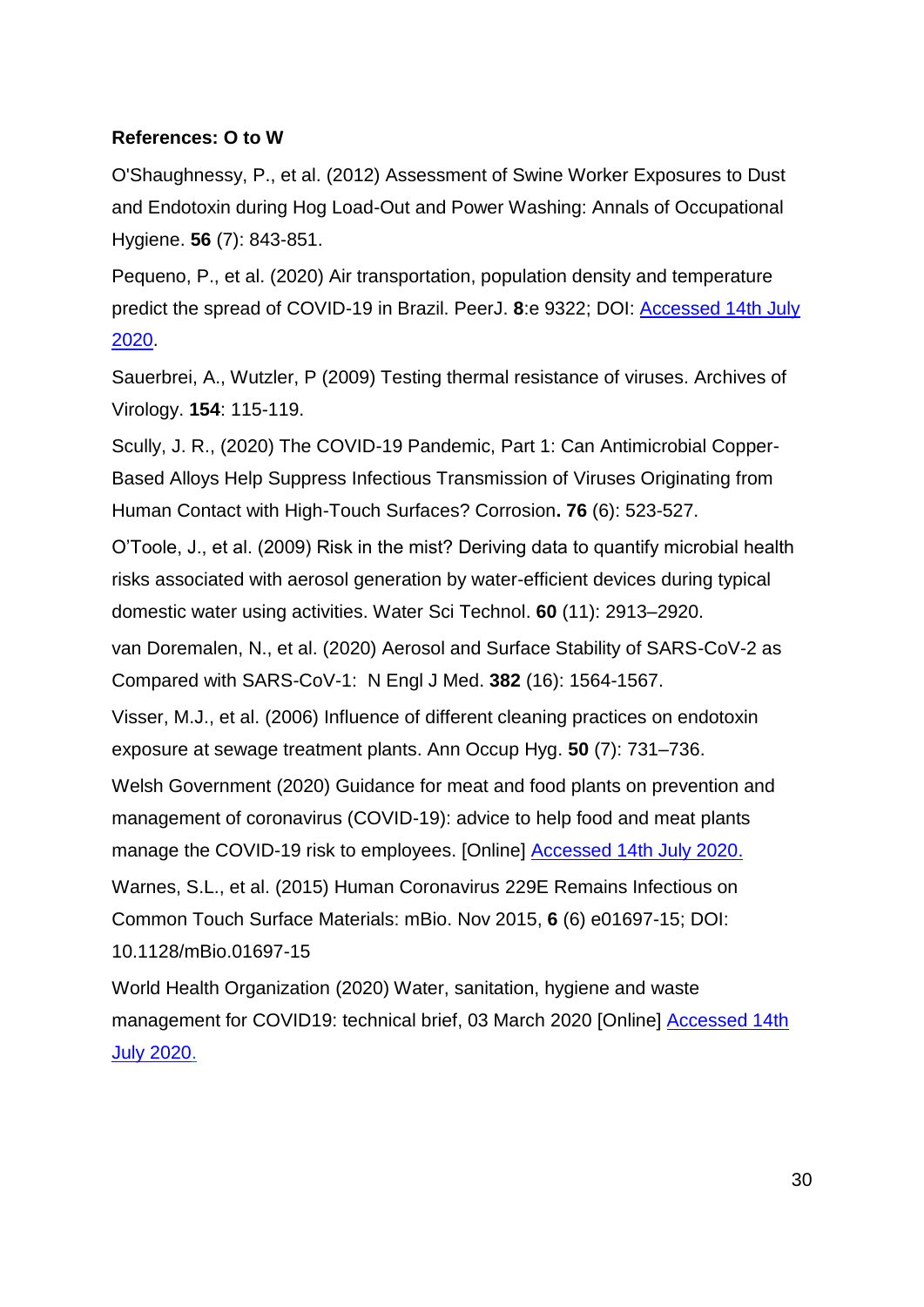#### **References: X to Y**

Xie X, et al. (2007) How far droplets can move in indoor environments: revisiting the Wells evaporation-falling curve. Indoor Air. **17**: 211–225

Xu, H., et al. (2020) Possible environmental effects on the spread of COVID-19 in China: Science of the Total Environment. **731**: 7.

Xu X, C et al. (2020) Evolution of the novel coronavirus from the ongoing Wuhan outbreak and modelling of its spike protein for risk of human transmission: Science China Life Sciences**. 63**: 457–460

Yang, W., and Marr, L.C (2012) Mechanisms by which ambient humidity may affect viruses in aerosols. Appl. Environ. Microbiol. **78**, 6781–6788